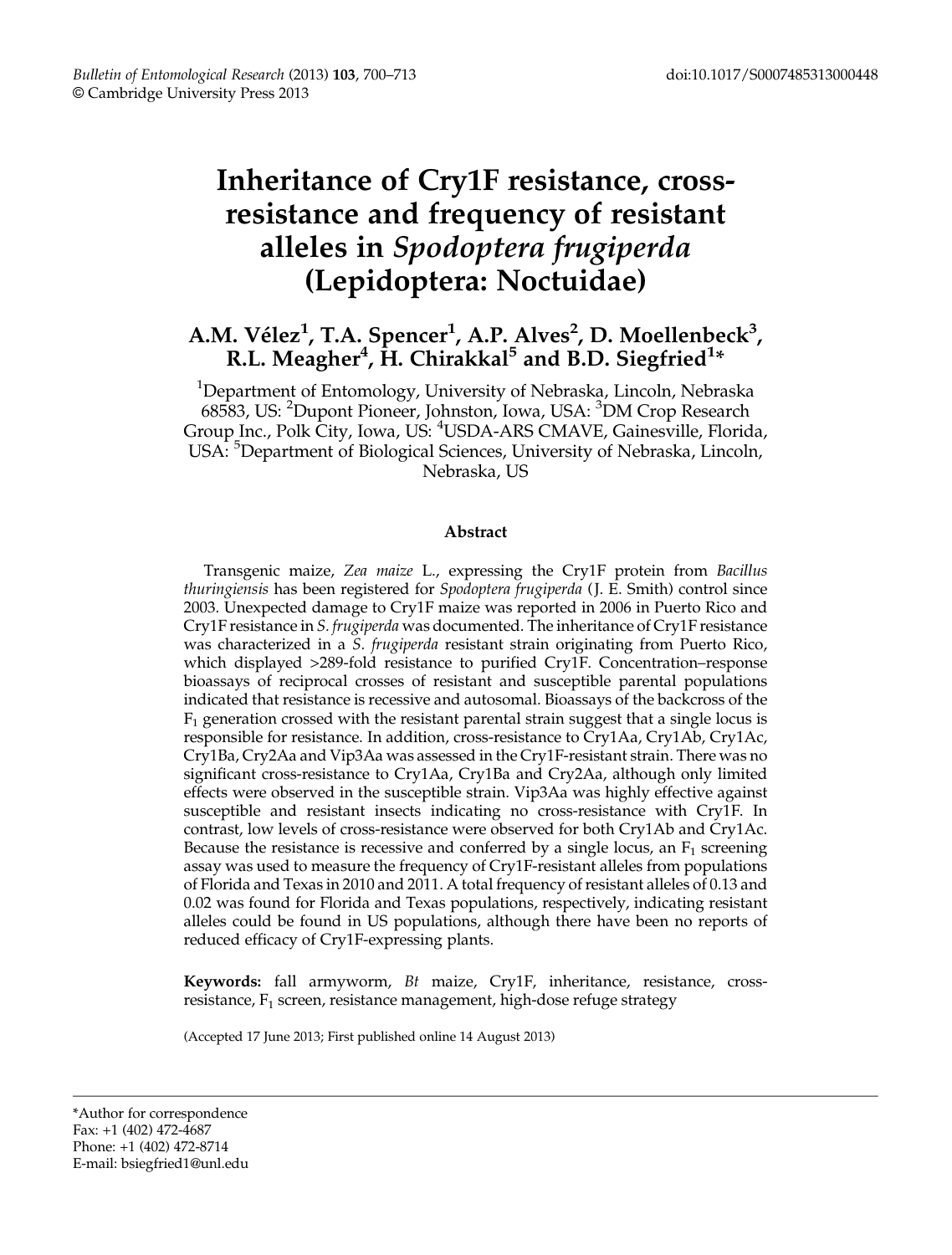### Introduction

Transgenic crops expressing toxins from Bacillus thuringiensis Berliner (Bt) have been used widely since 1996 to control key insect pests (Shelton et al., [2002](#page-12-0); James, [2009\)](#page-11-0). However, concern has been expressed that extensive and prolonged exposure to Bt toxins may select for resistance in target pest populations reducing the long-term utility of the technology. Understanding how resistance evolves is critical to developing effective resistance management programs that are necessary to sustain the technology (Gould, [1988,](#page-11-0) [1994](#page-11-0), [1998](#page-11-0); Van Rie, [1991;](#page-12-0) Roush, [1994;](#page-12-0) United States Environmental Protection Agency, [2001;](#page-12-0) Tabashnik et al., [2003](#page-12-0)).

The fall armyworm, Spodoptera frugiperda (J. E. Smith), is endemic to the Western Hemisphere and distributed from North America to Argentina (Sparks, [1979](#page-12-0)). It is an important pest of maize and cotton throughout the neotropics and a late season pest throughout the US (Wiseman & Davis, [1979](#page-13-0); Buntin, [1986](#page-10-0); Mitchell et al., [1991](#page-11-0)). S. frugiperda does not diapause and is vulnerable to freezing temperatures. Seasonal migrations to temperate regions of North America occur from overwintering populations in southern Florida, southern Texas and Mexico (Sparks, [1979](#page-12-0); Buntin, [1986;](#page-10-0) Mitchell et al., [1991](#page-11-0)). Population genetics studies suggest limited genetic exchange between Florida and Texas fall armyworm populations (Nagoshi et al., [2010](#page-11-0), [2012\)](#page-11-0). Texas populations migrate northward into Kansas, Nebraska, Iowa, Minnesota, Illinois and eastward to Pennsylvania. In contrast, migration from Florida appears to be limited to the southern Atlantic coastal states and is restricted to regions east of the Appalachian Mountain range. Overlap between Florida and Texas populations appears to occur in limited areas north and south of the primary elevations of the Appalachians (Nagoshi et al., [2012\)](#page-11-0). S. frugiperda exhibits two strains (maize and rice) based on host-plant preference. The maize strain feeds primarily on maize but also on cotton and sorghum. The rice strain feeds predominantly on rice, bermudagrass and johnsongrass (Pashley, [1986](#page-11-0); Nagoshi & Meagher, [2004](#page-11-0)). The strains are indistinguishable morphologically in larvae and adults (Pashley, [1988](#page-11-0)) but differ in their genetic constitution based on a number of different molecular markers (Pashley, [1986;](#page-11-0) Levy et al., [2002](#page-11-0); Nagoshi et al., [2007](#page-11-0)a), and in their physiology (Pashley, [1988](#page-11-0); Quisenberry & Whitford, [1988;](#page-12-0) Whitford et al., [1988](#page-12-0)).

One of the more recent developments for managing fall armyworm populations has been the use of Bt transgenic maize, Zea mays L., expressing the Cry1F toxin (Siebert et al., [2008](#page-12-0)a, [b](#page-12-0)) that provides better control than hybrids producing Cry1Ab (Buntin et al., [2000](#page-10-0); Stewart et al., [2001](#page-12-0); Waquil et al., [2002](#page-12-0); Buntin, [2008](#page-10-0); Hardke et al., [2011\)](#page-11-0). Maize hybrids that express the Cry1F insecticidal protein from B. thuringiensis var. aizawai were developed by Dow AgroSciences (Indianapolis, IN) and Dupont Pioneer (Johnston, IA). These hybrids have been commercially available since 2003 and marketed as Herculex<sup>®</sup> I *Insect Protection* (transformation event TC1507). This product has demonstrated satisfactory control of S. frugiperda and other important lepidopteran pests (Siebert et al., [2008](#page-12-0)a, [b](#page-12-0)). Although TC1507 maize hybrids were commercialized in 2003, in Puerto Rico Cry1F expressing maize was first grown in 1998 for hybrid development and parental seed production as well as efficacy trials (Buntin, [2008\)](#page-10-0). Unexpected damage to Cry1F maize hybrids was reported in 2006 in Puerto Rico and high levels of Cry1F resistance in fall armyworm was subsequently documented (Matten et al., [2008](#page-11-0); Tabashnik et al., [2009;](#page-12-0) Storer et al., [2010\)](#page-12-0).

Cry1F resistance evolution among S. frugiperda populations from Puerto Rico represents one of the few instances of documented field-evolved resistance to transgenic Bt crops. Other species with reported field-developed resistance include Busseola fusca (Fuller) resistant to Cry1Ab maize in South Africa (Van Rensburg, [2007\)](#page-12-0), Helicoverpa zea (Boddie) resistant to Cry1Ac and Cry2Ab cotton in southeastern US (Tabashnik et al., [2009](#page-12-0); Huang et al., [2011\)](#page-11-0), Pectinophora gossypiella (Saunders) resistant to Cry1Ac cotton in India (Dhurua & Gujar, [2011](#page-10-0)) and Diabrotica virgifera vigifera LeConte resistant to Cry3Bb1 maize in Iowa, US (Gassmann et al., [2011\)](#page-11-0). Field-evolved resistance of S. frugiperda to Cry1F maize occurred after only four years of commercialization, making this the fastest documented case of field-evolved resistance to a Bt crop and the first case of resistance leading to withdrawal of a Bt crop from the marketplace (Tabashnik et al., [2009](#page-12-0)).

Storer et al. ([2010\)](#page-12-0) confirmed that field-control failures of TC1507 maize in Puerto Rico were associated with a high-level of resistance. The highest Cry1F concentration tested against the resistant population  $(10,000 \text{ ng }$  Cry1F per cm<sup>2</sup>) did not cause significant mortality, suggesting a resistance ratio in excess of 1000-fold. To evaluate inheritance, the  $F_1$  progeny from reciprocal crosses of the susceptible and resistant populations were bioassayed, and the dose–response statistics were compared. Mortality and growth inhibition data from the susceptible, resistant and  $F_1$  progeny were used to calculate dominance of resistance. The resistance to Cry1F was shown to be autosomal and highly recessive. Sensitivity of the resistant and susceptible colonies to Cry1Ab and Cry1Ac was also evaluated, and there was no indication of strong cross-resistance to these toxins (Storer et al., [2010,](#page-12-0) [2012](#page-12-0)).

Multiple factors are thought to have contributed to the evolution of resistance to Cry1F in S. frugiperda in Puerto Rico (Storer et al., [2010](#page-12-0), [2012](#page-12-0)). Puerto Rico is an isolated island ecosystem that is subdivided by mountainous terrain. This terrain may restrict migration and dispersal and enable intense selection within local populations. In addition, the tropical environment of Puerto Rico allows year round cultivation of maize with multiple generations exposed to selection pressure in a calendar year. The long history of using formulated Bt insecticides for managing S. frugiperda in vegetables and seed maize, along with the use of other Bt maize events that produce Cry1Ab may have also contributed selection. The affected lines were silage hybrids, not adapted to tropical conditions and lacked native resistance traits (Storer et al., [2012](#page-12-0)). Finally, although fall armyworm is highly polyphagous with many crop and non-crop hosts in Puerto Rico, in 2006 severe drought conditions forced fall armyworm populations to become concentrated in irrigated crops, of which Cry1F maize was an important component. The selection pressure in 2006 was likely to have been the most intense seen to date (Storer et al., [2010,](#page-12-0) [2012\)](#page-12-0). After resistance was reported in 2006, Storer et al. ([2012\)](#page-12-0) continued monitoring populations in Puerto Rico and in southern areas of the mainland US. The majority of collections from Puerto Rico continued to show high levels of Cry1F resistance whereas populations collected from the southern US have remained susceptible to Cry1F and TC1507 maize.

Although resistance to Cry1F has previously been charac-terized in a population from Puerto Rico (Storer et al., [2010\)](#page-12-0), certain aspects of the resistance have yet to be addressed. In the present study, inheritance patterns of Cry1F resistance (dominance and number of loci) and cross-resistance to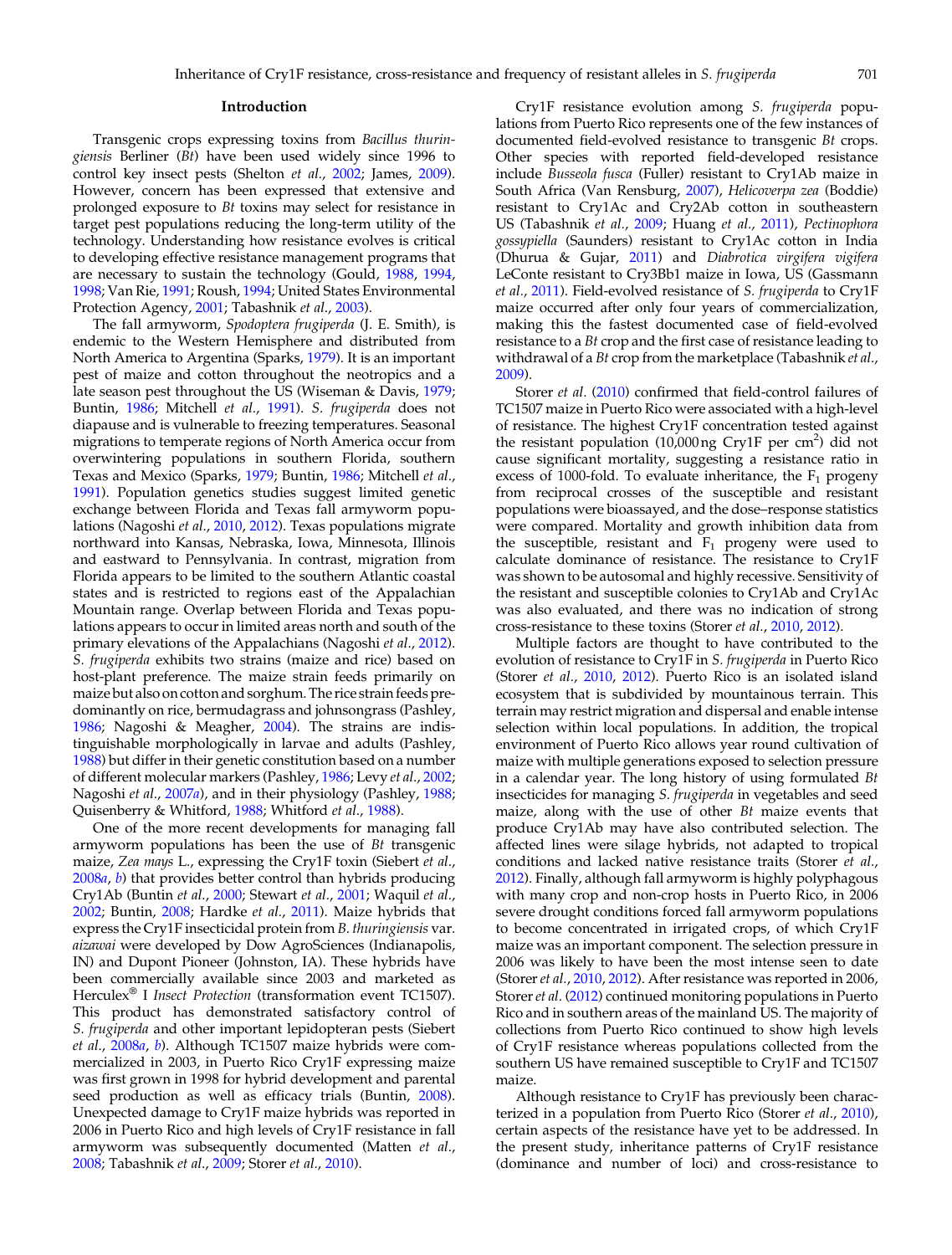Cry1Aa, Cry1Ab, Cry1Ac, Cry1Ba, Cry2Aa and Vip3Aa were determined. A complete characterization of the inheritance of resistance allowed performing  $F_1$  screenings to detect the frequency of resistant alleles in field populations outside of Puerto Rico (Florida and Texas). The results of this research have direct implications for *S. frugiperda* resistance management for Cry1F maize.

# Materials and methods

#### Insect strains and rearing

The Cry1F-selected strain was generated by Dupont Pioneer (Johnston, Iowa) and originated from several hundred field collected fall armyworm egg masses from Puerto Rico maizefields during October 2008 and January 2009. Egg masses were brought into the laboratory in Johnston, Iowa, where 826 neonates were selected by exposing them to TC1507 leaf discs. Only larvae that survived a 4-day exposure (785 larvae) were maintained and used to establish the Cry1Fselected strain. The susceptible strain was purchased from BioServ (Frenchtown, New Jersey), and has been in continuous culture since November 1997 with regular screenings to monitor for any changes in insecticide susceptibility. The BioServ strain, Cry1F-selected strain and field-collected larvae from Puerto Rico were identified as maize-strain. Strain identification was performed using a PCR amplification of a region of the mitochondrial COI gene with posterior digestion with EcoRV as described by Nagoshi et al. ([2007](#page-11-0)b).

Both strains were maintained using rearing techniques adapted from Perkins ([1979\)](#page-12-0) with at least 200 adults randomly mating at each generation. Adults were placed in  $31 \times 23$  cm wired hermit crab cages (Florida Marine Research, Sarasota, Florida) with diet placed in a cotton pad inside of the bottom of a 100 × 15mm Petri dish (Fisherbrand, Waltham, Massachusetts) and replenished daily. Adult diet consisted of stale beer, ascorbic acid, propionic acid and aureomycin (Perkins, [1979\)](#page-12-0). Adults were allowed to mate and lay eggs on wax paper. Eggs were harvested daily and placed in  $100 \times 15$  mm Petri dishes with moistened filter paper until hatching. Larvae were reared on multispecies lepidopteran diet (BioServ, Frenchtown, New Jersey). Neonates were placed on shredded diet and allowed to grow until third instar. Approximately 300 third-instar larvae were individually transferred to 1 oz. translucent polystyrene soufflé portion cups (Solo Cup Company, Lake Forest, Illinois) with 4.5ml of diet to minimize cannibalism. Pupation and adult emergence occurred within the cups. Emergent adults were transferred daily to mating cages.

#### Bt toxins

The Cry1F used in diet bioassays was expressed in BtG8 cells grown in CYS2 media with tetracycline and grown for six days at 30°C. Cells were harvested by centrifugation and the pellets were washed five times with 0.5M NaCl and twice with water. Washed pellets were stored at  $-20^{\circ}$ C. Pellets were lysed with 50mM sodium carbonate pH 10, 10mM DTT overnight at 4°C. The lysate was concentrated with Millipore (Billerica, Massachusetts) concentrator devices (100,000 molecular weight cut off, MWCO) to  $\sim$  12.5 mg ml<sup>-1</sup> and dialyzed against 50mM Na carbonate/Na bicarbonate pH 10 using 25 K MWCO dialysis tubing. Aliquots of 5mg and 20mg were made, which were flash frozen in LN2, and then lyophilized.

Cry toxins used for cross-resistance experiments were prepared from fermentation of recombinant Escherichia coli (Migula) strains transformed to express Cry1Aa (ECE52), Cry1Ab (ECE53), Cry1Ac (ECE54), Cry1Ba (ECE128) and Cry2Aa (ECE126). The strains were obtained from the Bacillus Genetic Stock Center of The Ohio State University (Columbus, Ohio). Recombinant E. coli cultures were grown at 37°C for 48h in Luria-Bertani media. Protoxins were obtained from E. coli fermentation products following the method described by Lee et al. [\(1992\)](#page-11-0). Toxin preparations were quantified by densitometric quantification (Crespo et al., [2008](#page-10-0)) of the 60–65 kDa peptides after sodium dodecyl sulfate-polyacrylamide gel electrophoresis and compared to a standard curve for bovine serum albumin (BSA). Endotoxins were stored at  $-80^{\circ}$ C (Tan *et al.*, [2011\)](#page-12-0).

Vip3A used was from a single source of lyophilized Vip3Aa19 protein supplied by Syngenta Biotechnology (Research Triangle Park, North Carolina). Vip3A protein was produced through an E. coli expression system and the protein was purified by anion exchange chromatography prior to lyophilization. Purity was assessed/quantified by Sypro Orange-stained SDS–PAGE. Lyophilized protein was kept frozen until use.

#### Bioassays

Bioassays were performed based on the methods described by Marçon et al. (1999) in 128-well bioassay trays (CD International, Pitman, New Jersey). One ml of European corn borer wheat germ-based diet (Lewis & Lynch, [1969\)](#page-11-0) was dispensed into each well and allowed to solidify. Seven concentrations of the toxin were used for  $LC_{50}$  determinations. Dilutions were made in 0.1% Triton-X 100 non-ionic detergent to obtain uniform spreading on the diet surface. Each well was surface treated by applying 30μl of the appropriate concentration. The negative control consisted of wells treated with 30μl of 0.1% Triton-X 100.

The treated wells were allowed to air dry, and one randomly selected S. frugiperda neonate (< 24 h after hatching) was transferred using a fine paint brush into each well. Wells were covered with vented lids (BioServ, Frenchtown, New Jersey), and trays were held in an incubator at 27°C, 24-h scotophase, and 80% RH. Mortality and combined larval weights were recorded seven days after infestation. Larvae that had not grown beyond first instar and weighed ≤0.1mg were considered dead. Thus, mortality in this study includes both severe growth inhibition and death. Control mortality averaged 6% across treatments, and any replicates that exceeded 20% were not included. In each experiment, bioassays were replicated four times for each strain or cross, with 16 larvae per concentration (total of at least 64 larvae per concentration per cross).

### Statistical analysis

Concentration–mortality data were analyzed by probit analysis (Finney, [1971](#page-11-0)) using POLO-PC (LeOra Software, [1987](#page-11-0)).  $LC_{50}$  and  $LC_{99}$  were calculated, together with their 95% confidence intervals (CI), slopes and standard errors. A likelihood ratio test was conducted to test that the  $LC_{50}$ s were equal. Larval weights were transformed to percent growth inhibition relative to the controls and these data were analyzed by non-linear regression using PROC NLIN (SAS Institute,  $2011$ ). Inverse regression was used to estimate  $GIC_{50}$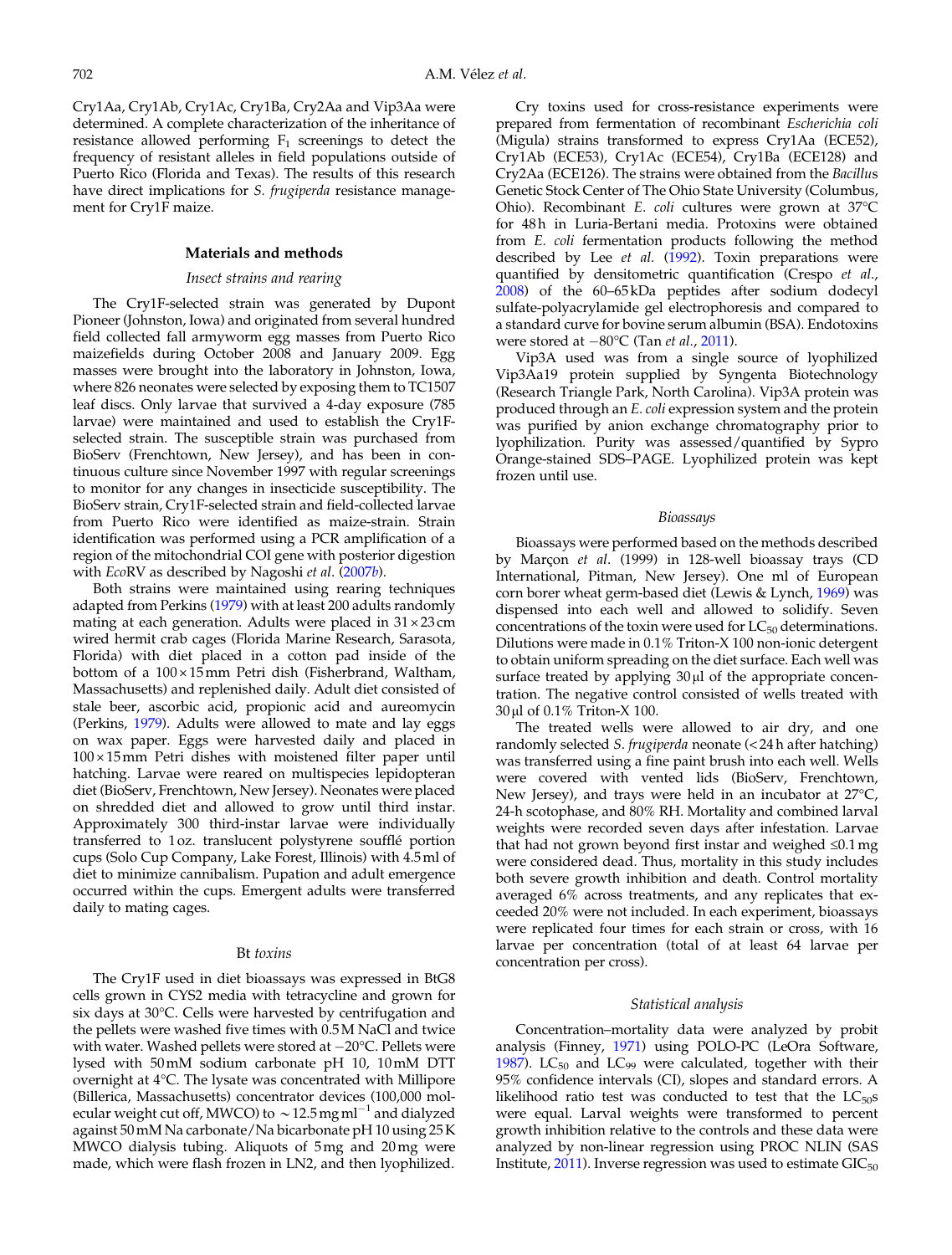(effective concentration at which 50% growth inhibition level is attained), their 95% CI, slopes and standard errors. The diagnostic concentration was determined based on the upper 95% confidence limit (CL) of the  $LC_{99}$  of the susceptible strain, then confirmed in separate bioassays with the susceptible and resistant strains (Marçon et al., [2000\)](#page-11-0).

Sensitivity ratios were calculated using concentration– response statistics based on either mortality or growth inhibition. These values were calculated as the  $LC_{50}$  or  $GIC_{50}$ of the resistant strain divided by the  $LC_{50}$  or  $GIC_{50}$  of the susceptible strain (Robertson et al., [1995](#page-12-0), [2007\)](#page-12-0). When mortality was not generated and growth inhibition was not higher than 50% at the highest concentration used, the highest concentration was utilized to calculate the sensitivity ratio. Sensitivity ratios were regarded as equal if the 95% CI of the estimate of these values did not overlap.

#### Inheritance experiments

To evaluate sex linkage and dominance of resistance,  $F_1$ progeny from reciprocal crosses between resistant and susceptible strains (susceptible  $\varphi \times$  resistant  $\varphi$  and susceptible  $\beta$  × resistant  $\circ$ ) were bioassayed as previously described and mortality curves were produced. Sex linkage was determined using hypothesis tests to compare the slopes and intercepts of probit regressions derived from reciprocal crosses and parental strains. We tested the null hypothesis that the lines are neither parallel nor equal using POLO-PC (LeOra Software, [1987](#page-11-0); Robertson et al., [2007\)](#page-12-0). Dominance of resistance was calculated using the method of effective dominance at a fixed concentration:

$$
D_X = (X_{RS} - X_{SS})/(X_{RR} - X_{SS}),
$$

where  $X_{SS}$ ,  $X_{RS}$  and  $X_{RR}$  are the quantitative values calculated for a trait X for susceptible homozygotes, heterozygotes and resistant homozygotes, respectively. Values of  $D<sub>X</sub>$  range from zero or completely recessive resistance, to one representing completely dominant resistance. When  $D_X$  is 0.5, resistance is referred as codominant or additive (Bourguet et al., [2000\)](#page-10-0). The traits used in the calculation of dominance were mortality  $(D<sub>ML</sub>)$  and growth inhibition  $(D<sub>GIL</sub>)$ .  $D<sub>ML</sub>$  and  $D<sub>GIL</sub>$  were calculated at  $7200$  ng cm<sup>-2</sup> which was the rate used in the calculations because it was the highest concentration tested. Mortality and growth inhibition were 100% at  $7200$  ng cm<sup>-2</sup> in the susceptible strain, but no measurable effect was generated on the resistant strain. Estimates of  $D_{LC}$  (based on  $LC_{50}$ ) could not reliably be assessed because mortality did not occur at the highest concentration in the resistant population and  $LC_{50}$ values could not be calculated (Bourguet et al., [2000;](#page-10-0) Storer et al., [2010\)](#page-12-0).

To estimate the number of loci that confer resistance to Cry1F, F1 progeny from reciprocal crosses were backcrossed to the resistant strain. The power of indirect tests for mode of inheritance is higher when the backcross progeny originate from crosses between the  $F_1$  progeny and the parental strain most dissimilar in susceptibility (Roush & Daly, [1990](#page-12-0); Tabashnik, [1991](#page-12-0)). The monogenic inheritance model was tested using a  $\chi^2$  test (Georghiou, [1969;](#page-11-0) Preisler et al., [1990](#page-12-0); Tabashnik, [1991,](#page-12-0) Tabashnik et al., [1992\)](#page-12-0). If resistance is monogenic, a backcross will produce progeny that are 50% RS and 50% RR. To test this hypothesis, the expected mortality in the backcross progeny at toxin concentration  $x$  was

calculated using the formula

$$
Y_x=0.50(W_{RS}+W_{RR}),
$$

where  $W_{RS}$  and  $W_{RR}$  are the mortalities of the presumed RS  $(F_1)$  and RR (parental line) genotypes at concentration x, respectively interpolated from probit regression. A  $\chi^2$  goodness of fit test was conducted to determine differences between the observed and expected mortality of the backcross response and expected response at each concentration (Tabashnik, [1991](#page-12-0); Tabashnik et al., [1992\)](#page-12-0).

### Cross-resistance

To determine if Cry1F resistance in S. frugiperda caused changes in susceptibility to other Bt toxins, the susceptible and resistant strains were bioassayed against Cry1Aa, Cry1Ab, Cry1Ac, Cry1Ba, Cry2Aa and Vip3Aa proteins. The same bioassay methodology described above was used for all bioassays.  $LC_{50}$ s were calculated for Cry1Ab and Vip3Aa using POLO-PC (LeOra Software,  $1987$ ). GIC<sub>50</sub>s were estimated for Cry1Ab, Cry1Ac and Vip3Aa with PROC NLIN (SAS Institute, [2011](#page-12-0)). Sensitivity ratios were generated for these toxins as previously explained.

Both strains showed limited response to Cry1Aa, Cry1Ba and Cry2Aa. Therefore, the highest achievable concentration was used for bioassays and individual larval weights were recorded (64 larvae per strain). Larval weights were transformed to percent growth inhibition relative to the control, and an analysis of variance was used to identify significant differences in inhibition between the susceptible and resistant strains using pairwise comparisons for each toxin using PROC GLIMMIX (SAS Institute version 9.2.2, [2011\)](#page-12-0).

### Frequency of resistant alleles

An  $F_1$  screen was used to identify the frequency of resistant alleles in field populations from areas where overwintering fall armyworm populations are known to occur (Texas and Florida). An  $F_1$  screen involves crossing field-collected individuals of unknown genotype with individuals from a resistant laboratory strain. The offspring was then bioassayed to allow discrimination among resistant homozygotes, susceptible homozygotes and heterozygotes (Gould et al., [1997](#page-11-0); Mahon et al., [2010](#page-11-0)).

S. frugiperda populations were collected in Florida and Texas in 2010 and 2011 ([table 1\)](#page-4-0). Immature insects, eggs and larvae from field maize were reared on artificial diet and allowed to pupate as previously described. Pupae were sexed and individually paired with one or two individuals of the opposite sex from the resistant laboratory strain. Adults were placed in 'honeymoon cages' made of 27-gauge woven hardware cloth with a 33mm diameter disposable plastic Petri dish (Sterilin, Newport, UK) used as bottom and top. The cages were 4.2 cm tall. Each cage had an opening on the top where a cotton ball saturated with adult diet was placed. To prevent diet dehydration, water was added every day. Wax paper was placed around the cage to provide an oviposition substrate. Eggs from each pair were collected daily and allowed to hatch. At least 48 neonates per pair were bioassayed with a Cry1F diagnostic concentration (200 ng cm<sup>-2</sup>) as previously described. Pairs were considered successful when they produced enough hatched neonates to be tested.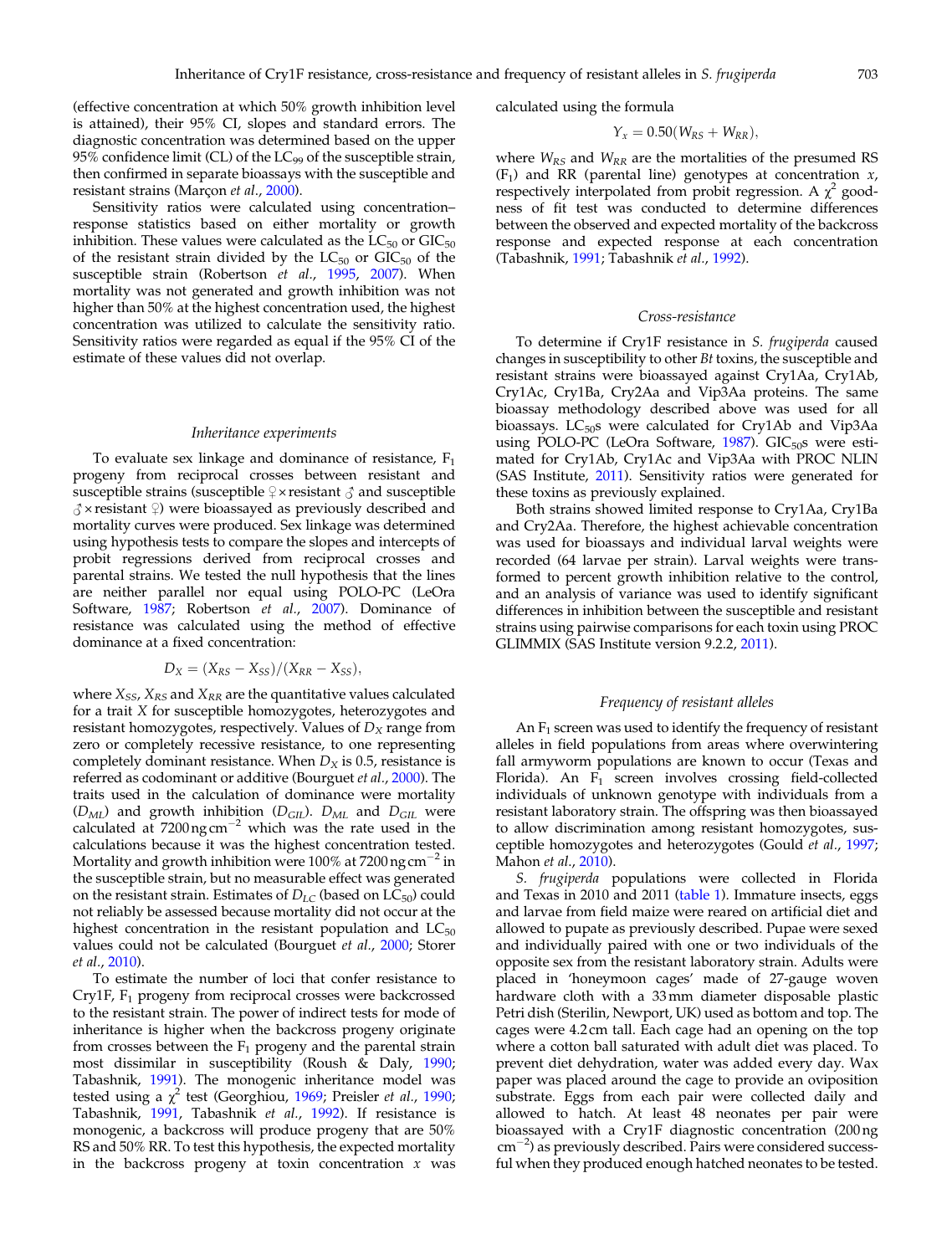<span id="page-4-0"></span>Table 1. Collections of S. frugiperda from Florida and Texas used for  $F_1$  analysis and from Puerto Rico to evaluate sensitivity to Cry1F.

| Population code    | County         | Date of collection |
|--------------------|----------------|--------------------|
| FL1                | Palm Beach, FL | May 2010           |
| FI.2               | Palm Beach, FL | April 2011         |
| FI.3               | Hendry, FL     | April 2011         |
| TX1                | Lubbock, TX    | August 2010        |
| TX2                | Lubbock, TX    | November 2010      |
| TX3                | Hidalgo, TX    | May 2011           |
| TX4                | Hidalgo, TX    | August 2011        |
| TX <sub>5</sub>    | Nueces, TX     | November 2011      |
| DMPR <sub>10</sub> | Juana Diaz, PR | February 2010      |
| DMPR11             | Juana Diaz, PR | February 2011      |
| DMPR12             | Juana Diaz, PR | January 2012       |
| DMPR13             | Juana Diaz, PR | February 2013      |

The expected mortality at the diagnostic concentration is dependent on the genotype of the field-collected parent. If the field-collected parent is homozygous for susceptibility, the resulting progeny should all be heterozygotes resulting in 100% mortality at the diagnostic concentration. However, if the field collected parent carries one resistant allele a 1:1 ratio of heterozygotes to resistant homozygotes will result and approximately 50% mortality at the diagnostic bioassays would be expected. If the parent is homozygous for resistance, all progeny will be resistant and 100% survival at the diagnostic bioassay is expected (Gould et al., [1997;](#page-11-0) Mahon et al., [2010\)](#page-11-0). Larvae from the families that were identified from the  $F_1$  screen as being resistant were pooled, reared to adults and sib-mated.  $F_2$  offspring from these families were tested with the diagnostic concentration to confirm the presence of resistant alleles (Gould et al., [1997](#page-11-0)).

Information from the  $F_1$  screenings was used to estimate resistance allele frequencies  $(E[P_R])$ . For each collection the Bayesian methods described by Yue et al. ([2008\)](#page-13-0) were used to estimate frequencies and 95% credible intervals for these estimates were obtained from equation (15) of Andow & Alstad [\(1999](#page-10-0)). To calculate the probability of a false negative  $(P_{N0})$  in an F<sub>1</sub> screen, equation (5) of Wenes *et al.* [\(2006](#page-12-0)) was used. Differences between Florida and Texas in total frequency of resistant alleles were analyzed using Fisher's exact test.

To test the prevalence of resistant alleles in Puerto Rico, field collected fall armyworm eggs were obtained from Puerto Rico in 2010, 2011, 2012 and 2013 (table 1). Eggs were allowed to hatch and neonates were used for bioassays with the diagnostic concentration (200 ng cm<sup>-2</sup>). Frequency of resistant alleles was calculated using the Hardy–Weinberg frequency of homozygotes ( $q^2 = \sqrt{q}$ ), assuming that the genotypes are in Hardy–Weinberg proportions (Falconer & Mackay, [1996\)](#page-11-0). Proportion of survival and frequency of resistant alleles between years was analyzed using a  $\chi^2$  test for homogeneity.

#### Results

#### Resistance levels

Bioassays revealed that the resistant laboratory strain displayed a high level of resistance to Cry1F. The LC<sub>50</sub> for<br>the susceptible strain was 24.86ng cm<sup>-2</sup> and for the resistant strain was greater than 7200 ng cm<sup>-2</sup> [\(table 2\)](#page-5-0), which was the highest concentration of Cry1F used in bioassays of this strain.

This concentration was used to estimate the sensitivity ratio, indicating that the resistant population displays >289-fold resistance to purified Cry1F [\(table 2](#page-5-0)) and represents a conservative estimate of the sensitivity ratio. The diagnostic concentration was calculated to be  $200$  ng cm<sup>-2</sup> based on the upper 95% CL of the  $LC_{99}$ . The  $GIC_{50}$  for the susceptible strain was  $1.48$  ng cm<sup>-2</sup> and for the resistant strain was again more than  $7200$  ng cm<sup>-2</sup>. The sensitivity ratio for growth inhibition was higher than 4865-fold ([table 2\)](#page-5-0).

### Inheritance of resistance

 $LC_{50}$ s, GIC<sub>50</sub>s and sensitivity ratios of reciprocal crosses and backcrosses are presented in [table 2.](#page-5-0) Analyses of mortality curves from the reciprocal crosses indicated that resistance to Cry1F in S. frugiperda is recessive and autosomal ([fig. 1\)](#page-6-0). The hypothesis of slope equality for mortality between the reciprocal crosses indicated that the slopes and intercepts are identical  $(\chi^2 = 5.33; df = 2; P > 0.05)$ , confirming that the resistance is autosomal (Robertson et al., [2007](#page-12-0)). Dominance was also examined by comparing the mortality response curves of the  $F_1$  generation with the most similar parental strain, in this case the susceptible strain. The test of equality showed no differences between the slopes and intercepts  $(\chi^2 = 9.02; df = 4; P > 0.05)$ , indicating that resistance to Cry1F is recessive. The calculations of  $D_{ML}$  and  $D_{GH}$  generated values of 0, confirming that resistance is recessive [\(table 3\)](#page-6-0).

We also tested the monogenic versus polygenic inheritance model by backcrossing the  $F_1$  generation with the resistant strain (RS ×RR) and comparing the progeny's response to the parent strains. The response curve of the backcross showed a plateau at 50% mortality ([fig. 2\)](#page-7-0), suggesting a 1:1 ratio of RS and RR genotypes. The direct test for monogenic inheritance showed no significant deviation between the observed and expected mortality at five of seven concentrations ([table 4\)](#page-7-0). At 11 and  $33$ ng cm<sup>-2</sup>, however, observed mortality was significantly lower than expected mortality ([table 4](#page-7-0)), probably generated by genetic variance in the backcross progeny compared with the parental strains and the  $F_1$  (Tabashnik et al., [2002](#page-12-0)). As most of the concentrations tested were nonsignificant, resistance to Cry1F in S. frugiperda appears to be monogenic.

#### Cross-resistance

Cry1Ab and Cry1Ac were the only Cry proteins that generated a measurable response that allowed comparisons of the susceptible and resistant strains. Cry1Ab was the only Cry toxin with sufficient mortality in the susceptible strain to calculate an  $LC_{50}$ . The  $LC_{50}$  for the susceptible strain was 37.46 ng cm<sup>-2</sup>. In comparison, the resistant strain had no mortality at  $6000 \text{ ng cm}^{-2}$ . The GIC<sub>50</sub> were 3.8 and 167.5 ng  $cm^{-2}$  for the susceptible and resistant strain, respectively. Sensitivity ratios for Cry1Ab were >160.17 times for mortality and 44.08 for growth inhibition ([table 5](#page-8-0)). The hypothesis of equality was rejected  $(\chi^2 = 74.11; df = 2; P > 0.05)$ , whereas the hypothesis of parallelism was not ( $\chi^2$ =1.27; df=1; P>0.05), indicating that intercepts are different, but slopes are equal (Robertson et al., [2007\)](#page-12-0). For Cry1Ac, the susceptible strain did not exhibit significant mortality at any of the concentrations tested, although significant growth inhibition was observed. The GIC<sub>50</sub> for the susceptible strain was 112.02 ng cm<sup>-2</sup> and for the resistant strain >15,000 ng cm<sup>-2</sup>, the highest concentration tested. The calculated sensitivity ratio for growth inhibition in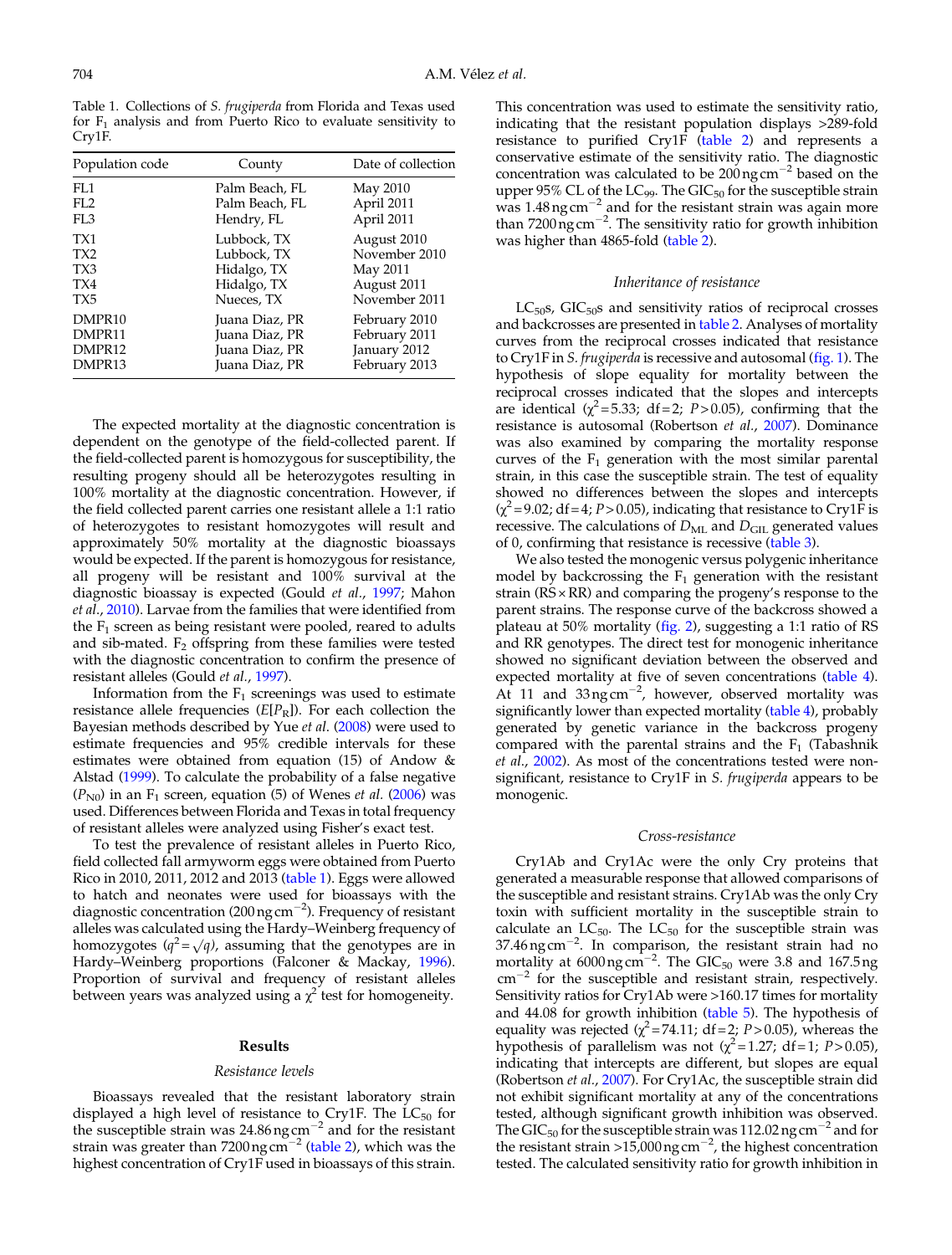<span id="page-5-0"></span>

| <i>Population</i>     | No. replicates |                                    | Mortality            |                                |                      |                                    | Growth inhibition                                                           |                                |                                           |
|-----------------------|----------------|------------------------------------|----------------------|--------------------------------|----------------------|------------------------------------|-----------------------------------------------------------------------------|--------------------------------|-------------------------------------------|
|                       |                | $Slope \pm SE$                     | $LC_{50}^2$ (95% CL) | Sensitivity ratio <sup>3</sup> |                      | $Slope \pm SE$                     | $GIC_{50}^2$ (95% CL)                                                       | Sensitivity ratio <sup>3</sup> |                                           |
|                       |                |                                    | 24.9 (18.3-32.4)     |                                |                      |                                    | 1.48 (1.33-1.65)                                                            |                                |                                           |
|                       |                | $3.36 \pm 0.43$<br>NC <sup>4</sup> | > 7200               | > 289.16                       |                      | $1.27 \pm 0.05$<br>NC <sup>4</sup> | $>7200$                                                                     | $-4864.9$                      |                                           |
| $55^3 \times 11^2$    |                | $2.38 \pm 0.28$                    | 23.7 (16.3-32.6)     |                                | 8<br>2010<br>802 803 | $0.04 \pm 0.06$                    |                                                                             | 0.87                           | 7523<br>NC4<br>S527.5<br>6551.4<br>2822.4 |
| $T_3 \times S S_4$    |                | $1.99 \pm 0.21$                    | 16.9 (10.7-24.8)     | 0.68                           |                      | $0.92 \pm 0.07$                    | $\begin{array}{c} 1.28 \ (1.09 - 1.49) \\ 0.77 \ (0.63 - 0.91) \end{array}$ | 0.52                           |                                           |
| SS x rr pooled        |                | $2.20 \pm 0.22$                    | 20.5 (13.1-27.9)     | 0.82                           | 9.82<br>39.23        | $0.95 \pm 0.06$                    | $.003(0.86 - 1.15)$                                                         | 0.68                           |                                           |
| $r \times F_1$ pooled |                | $0.81 \pm 0.052$                   | 231.2 (94.1-926.3)   | 9.29                           |                      | $0.17 \pm 0.05$                    | $(8.95 (14.3 - 24.3))$                                                      | 12.80                          | 320.1                                     |

<sup>1</sup> Each replicate consisted of 16 insects at each of the seven concentrations of Cry1F protein.<br><sup>2</sup> Nanograms of Cry1F per cm<sup>2</sup> diet.<br><sup>3</sup> LC<sub>50</sub> or GIC<sub>50</sub> relative to the susceptible strain.<br><sup>4</sup> NC, not calculated becau Bach replicate consisted of 16 insects at each of the seven concentrations of Cry1F protein.

Nanograms of CryIF per cm<sup>2</sup> diet.<br>LC<sub>50</sub> or GIC<sub>50</sub> relative to the susceptible strain.

 $\sim$  $\omega$ 

NC, not calculated because of insufficient dose response.

Cry1Ac was >133.9 ([table 5\)](#page-8-0). Equal slopes with different intercepts indicate that for Cry1Ab and Cry1Ac both strains (resistant and susceptible) have qualitatively identical, but quantitatively different mortality responses (Robertson et al., [2007](#page-12-0)). Results from Cry1Ab and Cry1Ac bioassays suggest a low level of cross-resistance relative to Cry1F in the resistant S. frugiperda from Puerto Rico.

Responses of the susceptible and resistant strains to Cry1Aa, Cry1Ba and Cry2Aa were tested but neither strain showed significant mortality or growth inhibition at the highest achievable concentration [\(fig. 3](#page-9-0)). The Cry1F resistant strains exhibited higher growth inhibition when exposed to Cry2Aa  $(t=-4.10; df=1; P<0.0001)$ . These results suggest that there is no cross-resistance with Cry1Aa and Cry1Ba. Significant differences in the response of the susceptible and the resistant colony to Cry2Aa could be indicating a slight level of negative cross-resistance between Cry2Aa and Cry1F. However, this difference might also be explained by natural variation among populations [\(fig. 3\)](#page-9-0).

Vip3Aa bioassays resulted in a similar response from both strains. The susceptible strain exhibited an  $\overline{LC}_{50}$  of 25.77 ng cm<sup>-2</sup> and the resistant strain of 34.38 ng cm<sup>-2</sup>. GIC<sub>50</sub>s were<br>3.31 ng cm<sup>-2</sup> for the susceptible strain and 2.27 ng cm<sup>-2</sup> for the resistant strain [\(table 5\)](#page-8-0). The hypothesis of equality for mortality between the susceptible and the resistant strain indicated that the slopes and intercepts are identical ( $\chi^2$ =5.5;  $df = 2$ ;  $P > 0.05$ ), suggesting that there is no cross-resistance between Vip3Aa and Cry1F.

# Frequency of resistant alleles

F1 results to detect frequency of Cry1F resistant alleles in populations of S. frugiperda from Florida and Texas are presented in [table 6.](#page-9-0) Resistant alleles were more frequent for Florida than for Texas in both years. Five heterozygotes were found in Palm Beach County, Florida in 2010 representing an estimated resistant allele frequency of 0.1229. In 2011 six heterozygotes and three homozygote resistant individuals were identified in Palm Beach County, Florida resulting in an estimated allele frequency of 0.2472. Two heterozygotes were found in Hendry County, Florida with a subsequent estimated allele frequency of 0.0531. Although these locations are only 70 miles apart, differences in the frequency of resistant alleles were found.

No resistant alleles were found in Texas in 2010. In 2011 one homozygote resistant was found in Hidalgo County, resulting in an estimated allele frequency of 0.0247. One heterozygote was found in Nueces County in 2011 resulting in an estimated allele frequency of 0.1056. There were no differences in the sex of the wild carrier of the resistant allele for both Florida and Texas populations [\(table 6\)](#page-9-0). Florida's total frequency of resistant alleles for 2010 and 2011 was 0.1322, while for Texas was 0.02, Fisher's exact test indicated significant differences between states ( $P < 0.0001$ ) [\(table 6\)](#page-9-0). When control mortality is 10% and the total number of  $F_1$  larvae entering the screen is 30, the probability of finding a false negative for a line  $(P_{\text{No}})$  was  $1.6 \times 10^{-8}$  suggesting a very high detection probability (Wenes et al., [2006\)](#page-12-0).

Bioassays performed on insects from Puerto Rico maize in 2010, 2011, 2012 and 2013 indicated that proportion of survival and frequency of resistant alleles varied between years  $(\chi^2 = 44.92; P < 0.0001)$ . Regardless of fluctuations between years, high levels of resistant alleles remained constant for four years [\(table 7\)](#page-9-0).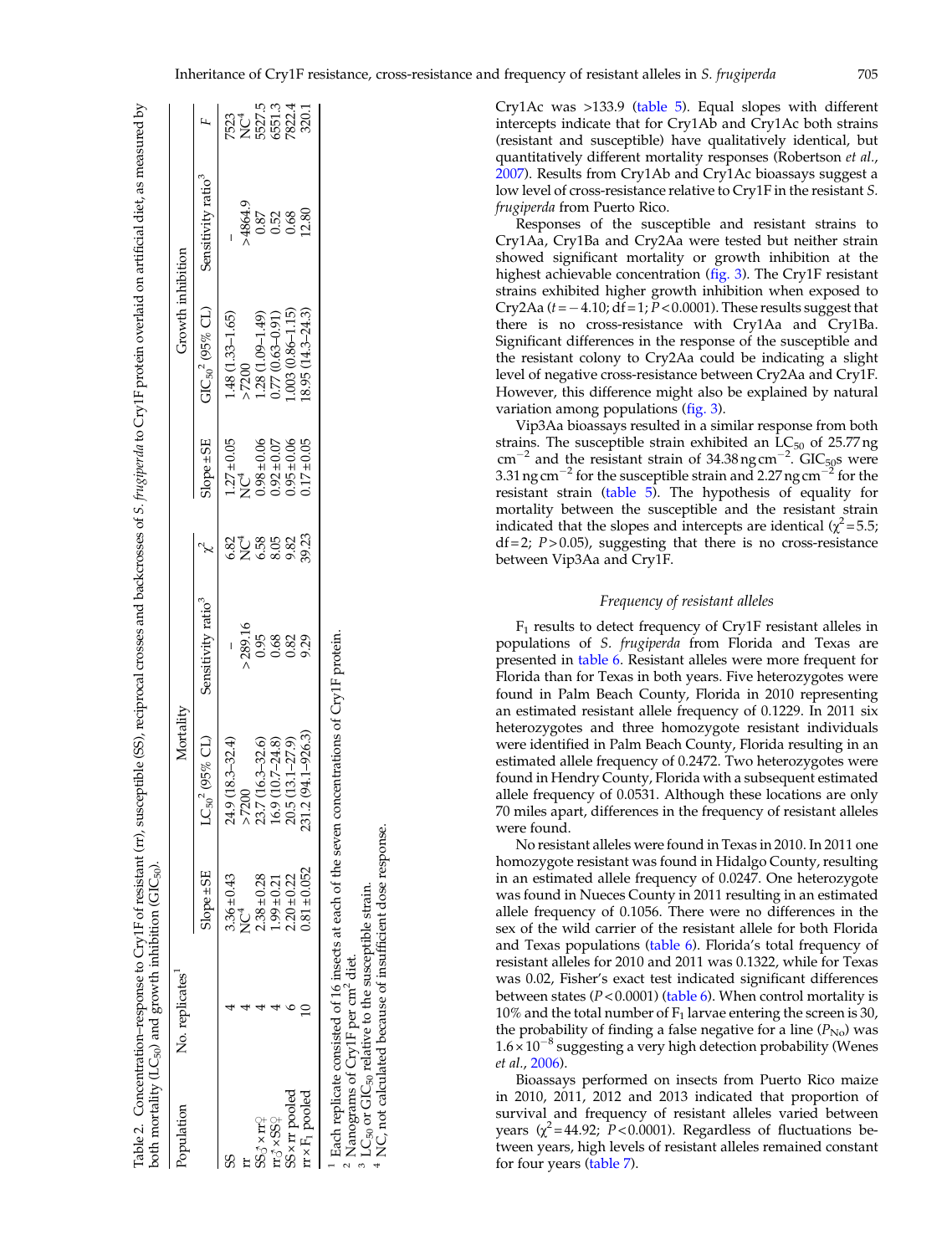<span id="page-6-0"></span>

Table 3. Effective dominance estimates (D) for the Cry1F resistance trait in S. frugiperda from Puerto Rico compared with laboratory susceptible population. Mortality and growth inhibition measured at 7200 ng cm<sup>-2</sup>.

| Response                    | SS(%)   | RR(%)        | $F_1$ (RR $\times$ SS) (%) | Dominance            |
|-----------------------------|---------|--------------|----------------------------|----------------------|
| Mean mortality (SD)         | 100 (0) | 15.63 (2.02) | 100(0)                     | $D_{ML} = 0$         |
| Mean growth inhibition (SD) | 100 (0) | 9.52(0.23)   | 100(0)                     | $D_{\text{GIL}} = 0$ |



Fig. 1. Concentration–response curves of susceptible (SS), resistant (rr) and progeny of reciprocal crosses of S. frugiperda to Cry1F protein. Each point represents mortality (A) and growth inhibition (B) observed in four replications (see table 2) corrected for control mortality. Error bars represent standard errors of the mean mortality or inhibition at each concentration.

# Discussion

The present study confirms the results reported by Storer et al. [\(2010](#page-12-0)) in which S. frugiperda populations from Puerto Rico were highly resistant to Cry1F compared to a laboratorysusceptible population. Initial genetic characterization of resistance indicated that resistance was autosomal with no maternal effects, and highly recessive (Storer et al., [2010](#page-12-0)). Our results also indicate that resistance is autosomal and highly recessive based on both growth inhibition and mortality response curves in diet bioassays. In addition, bioassays of progeny resulting from crosses of the resistant parental strain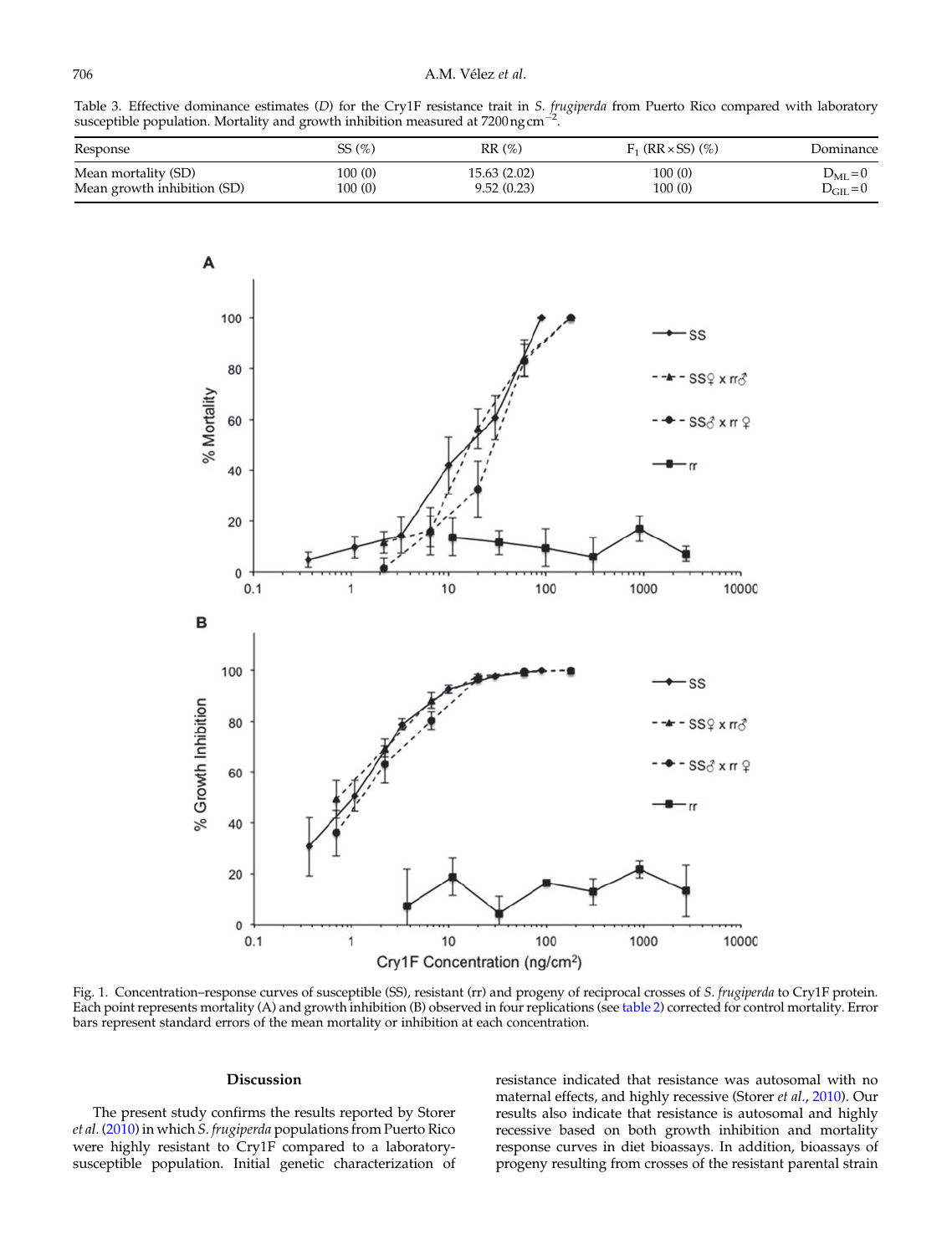| Concentration ( $ng\ cm^{-2}$ ) |      | Observed | <b>Expected</b> |       |      |                    |
|---------------------------------|------|----------|-----------------|-------|------|--------------------|
|                                 | Dead | Alive    | Dead            | Alive |      |                    |
| 1.2                             |      | 185      |                 | 180   | 2.80 | 0.09               |
| 3.7                             | 13   | 179      | 15              | 177   | 0.18 | 0.67               |
| 11                              | 22   | 169      | 36              | 155   | 6.67 | $0.01^2$           |
| 33                              | 56   | 135      | 74              | 117   | 6.93 | 0.009 <sup>2</sup> |
| 100                             | 108  | 84       | 99              | 93    | 1.57 | 0.21               |
| 300                             | 100  | 92       | 105             | 87    | 0.60 | 0.44               |
| 900                             | 115  | 77       | 106             | 86    | 1.66 | 0.20               |

<span id="page-7-0"></span>Table 4. Direct test for deviation between the observed and expected mortality for a monogenic model (df = 1).

<sup>1</sup> Expected % mortality at each concentration *x*, calculated as:  $Y_x = 0.5$ % mortality of  $F_1$  at *x* + % mortality of R × S (pooled)).<br><sup>2</sup> Probability values indicating significant differences between the observed and



Fig. 2. Concentration–response curves of the backcross progeny compared with those of the F<sub>1</sub> (rS) and the resistant parents (rr). Each point represents mortality (A) and growth inhibition (B) observed in four replications (see table 2) corrected for control mortality. Error bars represent the standard errors of the mean mortality or inhibition at each concentration.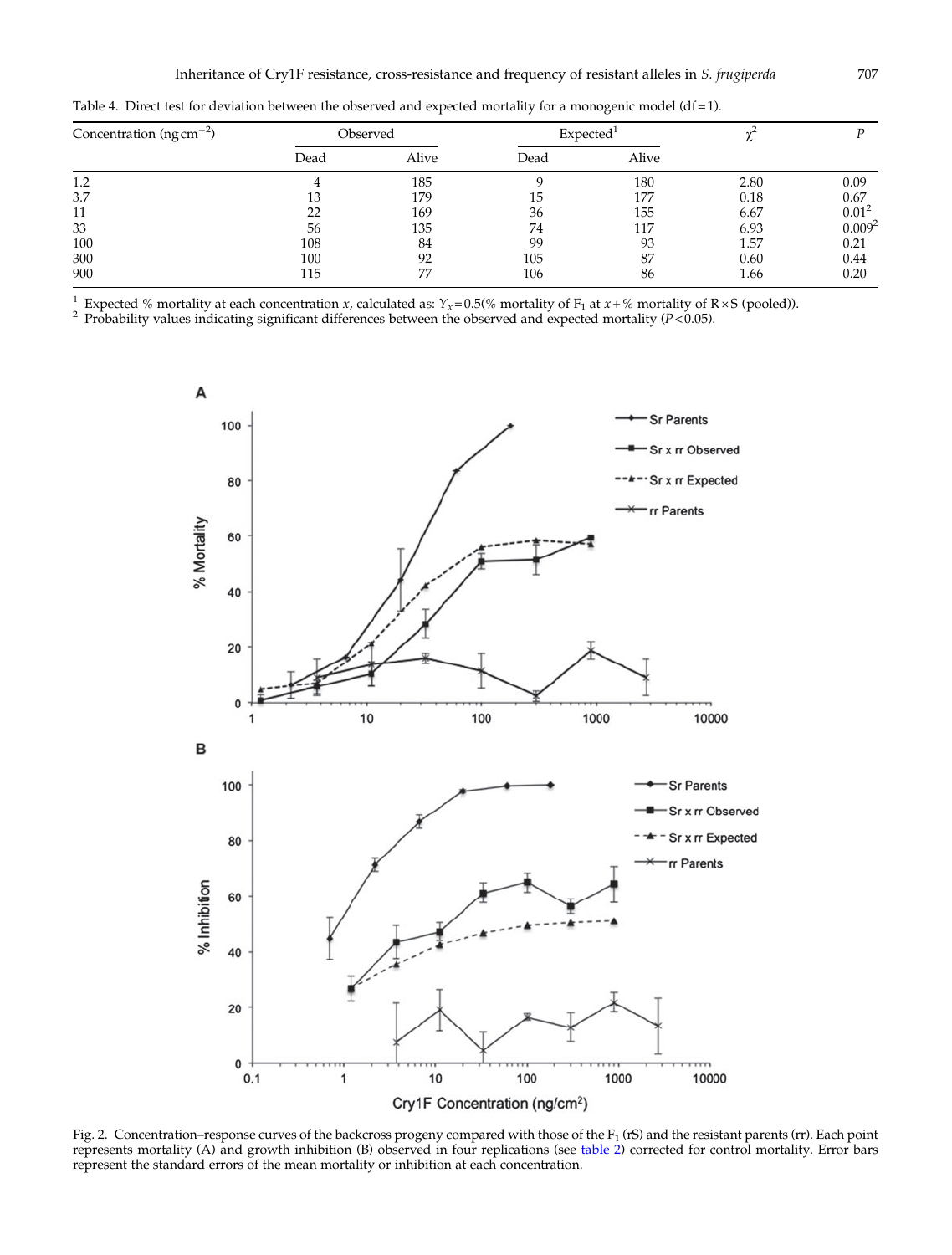| Protein |                                                | Population No. of replicates                                                                                                                                                 |                     | Mortality                                                                              |                                |                                      |                                                                          | Growth inhibition                          |                                |                                                         |
|---------|------------------------------------------------|------------------------------------------------------------------------------------------------------------------------------------------------------------------------------|---------------------|----------------------------------------------------------------------------------------|--------------------------------|--------------------------------------|--------------------------------------------------------------------------|--------------------------------------------|--------------------------------|---------------------------------------------------------|
|         |                                                |                                                                                                                                                                              | $Slope \pm SE$      | $LC_{50}$ (95% $Cl)^2$                                                                 | Sensitivity Ratio <sup>3</sup> |                                      | $Slope \pm SE$                                                           | $GIC_{50}$ (95% $Cl)^2$                    | Sensitivity Ratio <sup>3</sup> |                                                         |
| Fryl    |                                                |                                                                                                                                                                              | $3.36 \pm 0.43$     | 24.9 (18.3-32.4)                                                                       |                                | ន្លូវ ដូច្នុំ ដូច<br>និង ដូច្នុំ ដូច | $1.27 \pm 0.05$<br>NC <sup>4</sup>                                       | 1.48 (1.33-1.65)                           |                                | 7523<br>NC4<br>NG4 37<br>NC4<br>NG4 375.8<br>NGA 375.81 |
|         |                                                |                                                                                                                                                                              | t<br>Z              | > 7200                                                                                 | > 289.16                       |                                      |                                                                          | $-7200$                                    | >4864.86                       |                                                         |
| Cry1Ab  |                                                |                                                                                                                                                                              | .33<br>$1.8 \pm 0.$ | 37.46 (0.7-17.58)                                                                      |                                |                                      |                                                                          | $3.8$ $(2.4-5.79)$<br>167.5 $(78.7-360.3)$ |                                |                                                         |
|         |                                                |                                                                                                                                                                              | <b>D</b><br>NC      |                                                                                        |                                |                                      |                                                                          |                                            | 44.08                          |                                                         |
| Cry1Ac  | SS                                             |                                                                                                                                                                              | J<br>Z              | $\times6000$ NC <sup>4</sup>                                                           | >160.17<br>NU<br>^ NU          |                                      | $0.89 \pm 0.15$<br>1.05 $\pm$ 0.27<br>0.42 $\pm$ 0.06<br>NC <sup>4</sup> | $12.02(80.6 - 149.6)$                      |                                |                                                         |
|         |                                                |                                                                                                                                                                              | <b>Č</b>            | ţ                                                                                      |                                |                                      |                                                                          | .15,000                                    | >133.9                         |                                                         |
| Tip3Aa  |                                                |                                                                                                                                                                              | $3.23 \pm 0.39$     | 25.77 (21.24-31.35)<br>34.38 (27.82-42.48)                                             |                                |                                      | $.01 \pm 0.13$                                                           | $.31(2.35 - 4.37)$                         |                                |                                                         |
|         |                                                |                                                                                                                                                                              | $2.27 \pm 0.30$     |                                                                                        | ြိ                             | 1.94                                 | $.44 \pm 0.026$                                                          | 2.27 (2.18-2.36)                           | .69                            |                                                         |
|         | Nanograms of protein per cm <sup>2</sup> diet. | NC, not calculated because of insufficient dose response.<br>Data collected from individual weights of larvae.<br>$LC_{50}$ or $GC_{50}$ relative to the susceptible strain. |                     | Each replicate consisted of 16 insects at each of the seven concentrations of protein. |                                |                                      |                                                                          |                                            |                                |                                                         |

 $\infty$ 

Table 5. Comparative susceptibility of

S. frugiperda susceptible and resistant strains to Cry1F, Cry1Ab, Cry1Ac and Vip3Aa.

Table 5. Comparative susceptibility of 8. frugiperda susceptible and resistant strains to CryIF, CryIAb, CryIAc and Vip3Aa

<span id="page-8-0"></span>708 A.M. Vélez et al.

to heterozygotes indicate that resistance to Cry1F in S. frugiperda is conferred by a single locus, which has not been previously reported.

Cross-resistance experiments suggest that there is a low level of cross-resistance to Cry1Ab and Cry1Ac, although the level of resistance is much lower than observed for Cry1F. These results are important to assist in identifying possible mechanisms of resistance and to guide decisions on which toxins are compatible for pyramided events. Storer et al. ([2010\)](#page-12-0) reported similar results with Cry1Ac, but lower levels of crossresistance with Cry1Ab. The Cry1F resistance ratios based on mortality and growth inhibition found here differed from Storer et al. [\(2010](#page-12-0)), although similar trends were observed. Discrepancies in levels of cross resistance between the two studies might be the result of differences in the methodology, origin of the Cry proteins and/or the populations tested. Populations used in this study were collected at different times and locations compared to those used by Storer et al. [\(2010](#page-12-0)), and it is known that S. frugiperda response to Cry1A proteins is variable across geographies (Monnerat et al., [2006\)](#page-11-0). Cross-resistance among Cry1F, Cry1Ac and Cry1Ab suggests that altered midgut receptors could be responsible for resistance to Cry1F in S. frugiperda. Receptor binding studies with S. frugiperda and other Lepidoptera suggest Cry1A proteins share a common binding site with Cry1F (Luo et al., [1999](#page-11-0); Ferré & Van Rie, [2002;](#page-11-0) Hernández-Martínez et al., [2009](#page-11-0)).

Results of bioassays with Cry1Aa, Cry1Ba and Cry2Aa indicate that fall armyworm is generally insensitive to these proteins, although some growth inhibition was observed at high doses. Cry1Aa and Cry1Ba showed no significant differences between the resistant and susceptible strains, indicating that there is no cross-resistance between these toxins and Cry1F. Although susceptibility to Cry2Aa was significantly higher for the resistant strain, the difference was slight and the suggestion of negative cross-resistance is uncertain and may reflect natural variation in susceptibility between populations. Finally, Vip3Aa bioassays suggest that there is no cross-resistance between Cry1F and Vip3Aa. This result supports the binding experiments that suggest a lack of competitive binding between Cry1F and Vip3A (Sena et al., [2009](#page-12-0)). These results suggest the high potential of Vip3Aa to control Cry1F-resistant S. frugiperda and for the two toxins to be deployed as pyramided toxins.

The nature of Cry1F resistance inheritance (i.e., autosomal, recessive and conferred by a single locus) provides an efficient tool to detect resistance alleles among field populations using an  $F_1$  screening approach. Results of these tests suggest that the Cry1F resistance allele detected in both Florida and Texas is the same as that observed in Puerto Rico. Based on these results, the frequency of resistant alleles in Florida can be as high as 13%, but localized differences may exist. The frequency of resistance among Texas populations was much lower, but still detectable (0.02). These results are consistent with gene flow studies where genetic exchange between Puerto Rico and Florida has been identified based on mitochondrial haplotype ratios, while there is limited genetic exchange between Florida and Texas (Nagoshi et al., [2010](#page-11-0), [2012](#page-11-0)). Migration of resistant individuals from Puerto Rico to Florida might be playing an important role in the higher frequency of resistant alleles in southern Florida, but local selection may also be affecting frequency estimates.

Prior selection pressures from Bt foliar sprays, and/or local selection with Cry1F expressing maize may also be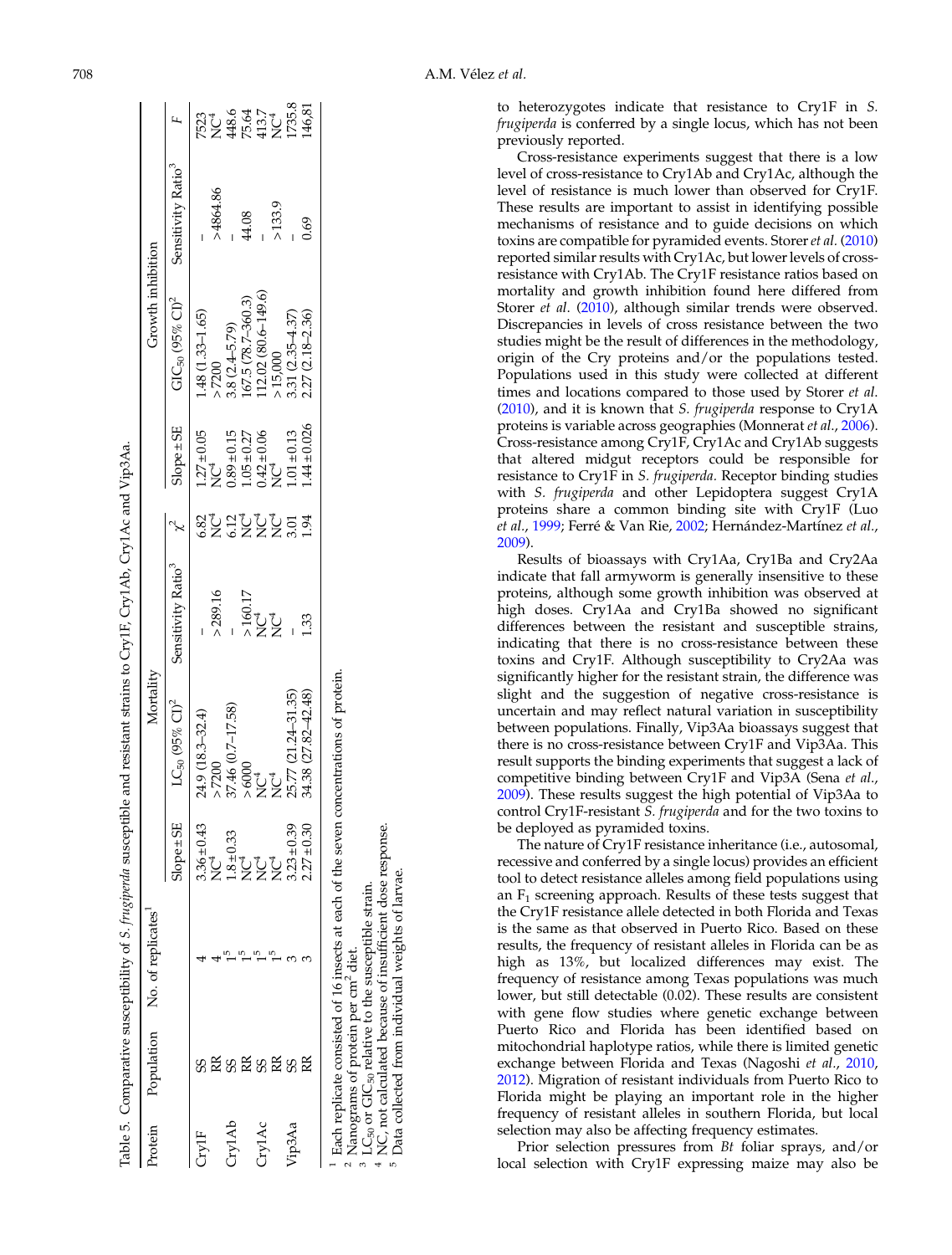| Year         | County                                                                          | Total                               | <b>Family lines</b>             |         | Resistant alleles | Sex of wild                                                                        | $E[P_{\rm R}]^1$ (95% CI)                                                                                           |
|--------------|---------------------------------------------------------------------------------|-------------------------------------|---------------------------------|---------|-------------------|------------------------------------------------------------------------------------|---------------------------------------------------------------------------------------------------------------------|
|              |                                                                                 | pairs                               | screened                        | Sr      | rr                | carrier                                                                            |                                                                                                                     |
| 2010<br>2011 | Palm Beach, FL<br>Palm Beach, FL<br>Hendry, FL<br>Total                         | 46<br>44<br>57<br>147               | 24<br>28<br>27<br>79            | h<br>13 | 0<br>3<br>0<br>3  | $3\sqrt{2}$ 3<br>$5\frac{\circ}{4}$ $\circ$<br>$2 \delta$<br>$8\sqrt{2}/8\sqrt{3}$ | $0.1229(0.0468 - 0.2035)$<br>$0.2472(0.1322 - 0.3053)$<br>$0.0531(0.0113 - 0.1175)$<br>$0.1322 (0.0799 - 0.1729)^2$ |
| 2010<br>2011 | Lubbock, TX<br>Lubbock, TX<br>Hidalgo, TX<br>Hidalgo, TX<br>Nueces, TX<br>Total | 38<br>20<br>109<br>101<br>36<br>304 | 20<br>3<br>39<br>23<br>13<br>98 |         |                   | 1 <sup>°</sup><br>$1 \delta$<br>$1 \n9 /1 \n3$                                     | 0.0000<br>0.0000<br>$0.0247(0.0031 - 0.0658)$<br>0.0000<br>$0.1056(0.0233 - 0.2141)$<br>$0.0200(0.0055 - 0.0426)^2$ |

<span id="page-9-0"></span>Table 6. Frequency of Cry1F resistant alleles in S. frugiperda populations from Florida and Texas in 2010 and 2011.

<sup>1</sup> Resistant allele frequency.<br><sup>2</sup> Resistant allele frequency E[P<sub>R</sub>] in Florida is significantly different from Texas (Fisher's exact test, P<0.0001).



Fig. 3. Percentage of inhibition produced by the highest concentration of Cry1Aa (15,000 ng cm<sup>-2</sup>), Cry1Ba (12,000 ng cm<sup>-2</sup>) and Cry2Aa  $(5000 \text{ ng cm}^{-2})$  in the susceptible and resistant strains. Error bars represent the standard errors of the mean inhibition. Bars with the same letter are statistically similar ( $t$  test,  $P > 0.05$ ).

affecting the frequency of resistant alleles. Studies with Spodoptera exigua (Hübner) have shown that selection with a moderately effective Bt protein, such as Cry1Ab, can lead to decrease sensitivity to other more effective proteins such as Cry1F (Hernández-Martínez et al., [2009](#page-11-0)). Because Cry1Ab maize is grown in Texas, Florida and Puerto Rico and given the evidence of the low cross-resistance of Cry1F with Cry1Ab, Cry1F resistance allele frequencies may be influenced by Cry1Ab exposure. Unfortunately, it is difficult to determine the amount of Cry1F expressing maize grown in southern Florida. Local differences in frequencies between counties in Florida may be a result of differences in selection pressures with some areas having a greater production of Cry1F expressing maize. Additional studies are necessary to ultimately define the factors influencing the differences in frequency of resistant alleles between Florida and Texas, and local differences that may exist in southern Florida.

Results from discriminating bioassays from insects collected from Juana Diaz, Puerto Rico during 2010, 2011, 2012 and 2013 are similar to those reported by Storer et al. ([2012\)](#page-12-0)

Table 7. S. frugiperda populations from Juana Diaz, Puerto Rico tested for sensitivity to Cry1F protein on artificial diet tested in 2010, 2011, 2012 and 2013.

| Year | Number of<br>insects tested | Survival | Frequency of<br>resistant alleles <sup>1</sup> |
|------|-----------------------------|----------|------------------------------------------------|
| 2010 | 48                          | 35       | 0.854                                          |
| 2011 | 224                         | 182      | 0.901                                          |
| 2012 | 1118                        | 808      | 0.85                                           |
| 2013 | 671                         | 574      | 0.925                                          |
|      |                             |          |                                                |

<sup>1</sup> Frequency of resistant alleles was calculated using Hardy–Weinberg frequency of homozygotes  $(q^2 = \sqrt{q})$ . Proportion of survival and frequency of  $r$  alleles did not vary significantly between years ( $\chi^2$  test for homogeneity=44.92,  $P < 0.0001$ ).

who also tested a collection from that municipality. Neither growth inhibition nor mortality reached 90% at the highest Cry1F concentrations tested. Our results with the diagnostic bioassay indicated the frequency of Cry1F resistance remains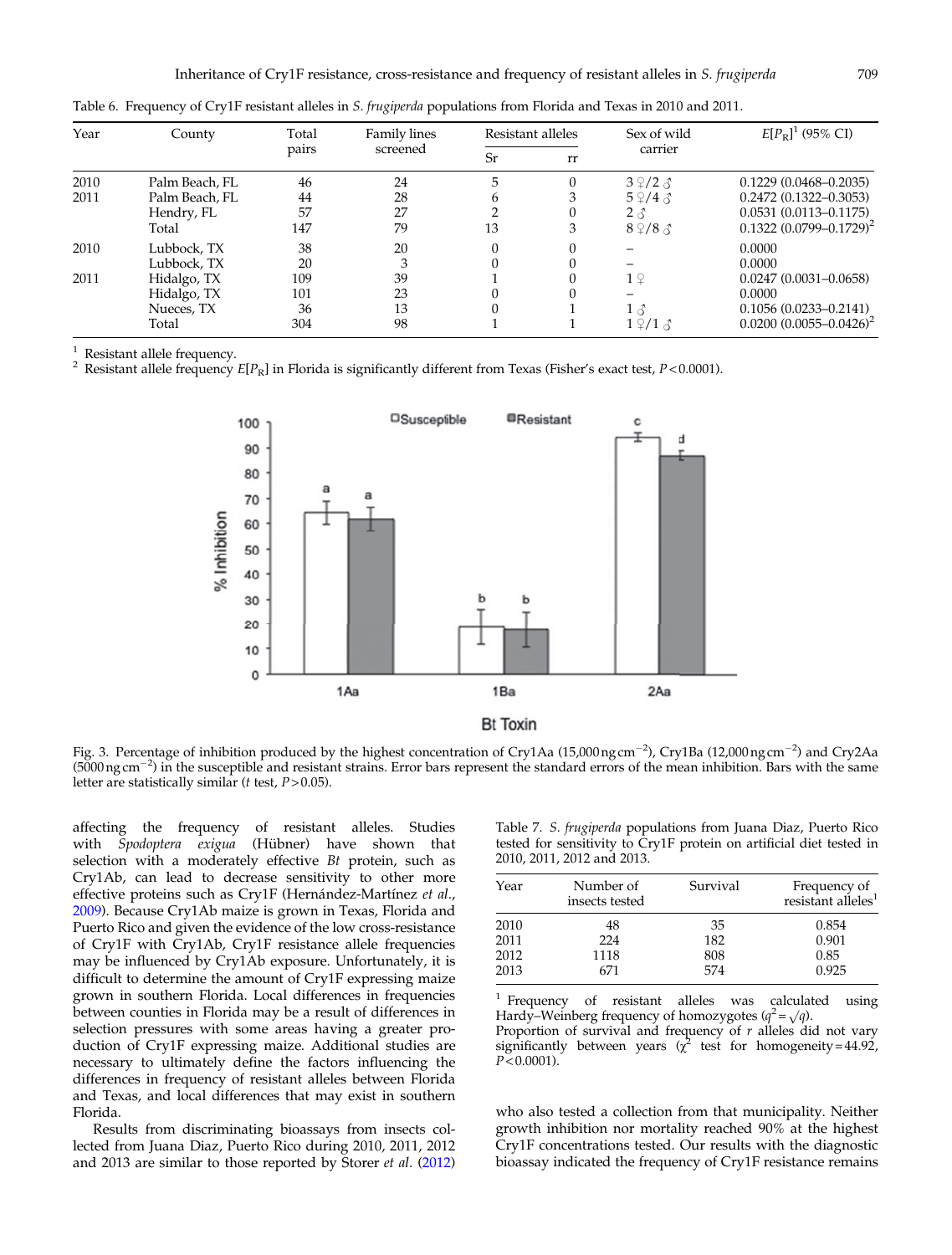<span id="page-10-0"></span>high although a low frequency of susceptible alleles may exist. The frequency of resistant alleles reported in this study may not reflect other local populations from Puerto Rico, where collections from Santa Isabel and Lajas populations exhibited a complete lack of response to Cry1F in 2010 and 2011, indicating the absence of susceptible alleles (Storer et al., [2012](#page-12-0)).

Cry1F resistance in S. frugiperda is similar to the Cry1F laboratory-selected O. nubilalis in that inheritance of Cry1F resistance is autosomal, recessive and conferred by a single locus (Pereira et al., [2007](#page-11-0), [2008](#page-12-0)). However, cross-resistance results differ slightly in that O. nubilalis exhibited low levels of cross-resistance to Cry1Ac and lack of cross-resistance to Cry1Ab, while S. frugiperda exhibited cross-resistance to both Cry1Ab and Cry1Ac (Pereira et al., [2007](#page-11-0), [2008](#page-12-0)). Similarly, it has been suggested that the frequency of Cry1F resistant alleles in midwestern US, O. nubilalis populations may be higher than anticipated, and may have already been present at relatively higher frequencies prior to introduction of Cry1F-expressing plants (Siegfried, personal communication). Higher frequencies of Cry1F resistant O. nubilalis and S. frugiperda may suggest that there is a low fitness cost associated with Cry1F resistance in the absence of selection. Pereira et al. ([2009\)](#page-12-0) reported that Cry1F resistant O. *nubilalis* are not significantly different from susceptible larvae of similar genetic background based on a number of parameters associated with reproductive fitness. A similar pattern might be occurring in S. frugiperda based on the relatively higher frequencies observed in Florida and the stability of resistance in Puerto Rico over a period of four years after Cry1F expressing plants are no longer commercially available. It is important to investigate in detail the existence of fitness costs associated with resistance. Comparisons of fitness traits, such as developmental time, fecundity and longevity in the susceptible and resistant strains, as well as the  $F_1$  progeny, will provide valuable information for resistance management and mitigation (Siegfried et al., [2001;](#page-12-0) Pereira et al., [2009;](#page-12-0) Crespo et al., 2010). Preliminary results indicate that resistance to Cry1F in S. frugiperda is not associated with fitness cost (Vélez et al., unpublished).

Our results indicate that Cry1F resistance alleles are present in S. frugiperda populations in Florida and Texas, and US mainland populations are at risk for evolving field resistance. However, because resistance is recessive, its evolution may be delayed by compliance with refuge recommendations (Gould, [1998](#page-11-0)). The current refuge requirement for single trait hybrids is 50% and 20% for pyramided products in the southern US in counties where both maize and cotton are grown. The refuge strategy combined with effective pyramided crops with multiple modes of action against S. frugiperda could help delay the spread of Cry1F resistant alleles (Adamczyk & Mahaffey, 2008; Storer et al., [2012\)](#page-12-0). To date, there have been no reports of reduced effectiveness of Cry1F-expressing maize against S. frugiperda in Florida or Texas (Tabashnik et al., [2009](#page-12-0); Hardke et al., [2011](#page-11-0); Storer et al., [2012](#page-12-0)). Nonetheless, implementation of monitoring programs together with the investigation of reports of unexpected damage to Cry1F-expressing maize should be a priority. If reduction of product efficacy is linked to changes in allele frequency, actions should be taken to limit survival of resistant insects and slow or prevent their spread (Siegfried et al., [2007\)](#page-12-0). The use of insecticides when populations are high could also help reduce the frequency of resistant alleles (Storer et al., [2012](#page-12-0)).

In order to have a better understanding of the evolution of resistance in S. frugiperda in Puerto Rico it is important to continue studying other aspects of the biology of this insect that could be affected by the presence of resistant alleles (e.g. fitness, behavior and migration). Further studies will help us to understand how resistance evolved in Puerto Rico and to predict future problems with this insect. Understanding field resistance will assist the development of better risk assessments, improve predictions of resistance to Bt crops in other Lepidoptera and maximize the benefits of current and future generations of transgenic crops. Information derived from Cry1F resistant S. frugiperda from Puerto Rico can guide resistant management strategies for Latin America where this insect is an important pest of maize and cotton. Planned deployment of Bt crops in Latin America suggests the need for resistant management programs designed for tropical areas where crop production is year round and pest pressure is continuous.

# Acknowledgments

The authors thank Dupont Pioneer for providing the resistant fall armyworm strain from Puerto Rico and the Cry1F toxin used for bioassays. Syngenta provided Vip3Aa toxin. Dr Pat Porter, Dr Noel Troxclair and Monti Vandiver from Texas AgriLife Research and Extension for Texas collections of fall armyworm in 2010 and Taurino Trujillo, Jorge Guzman and Dr Marlin Rice from Dupont Pioneer for assisting with fall armyworm collections in 2011.

#### References

- Adamczyk, J.J. & Mahaffey, J.S. (2008) Efficacy of Vip3A and Cry1Ab transgenic traits in cotton against various Lepidopteran pests. Florida Entomologist 91, 570–574.
- Andow, D.A. & Alstad, D.N. (1999)  $F_2$  screen for rare resistance alleles. Journal of Economic Entomology 91, 572–578.
- Bourguet, D., Genissel, A. & Raymond, M. (2000) Insecticide resistance and dominance levels. Journal of Economic Entomology 93, 1588–1595.
- Buntin, G.D. (1986) A review of plant response to fall armyworm, Spodoptera frugiperda (J. E. Smith), injury in selected field and forage crops. Florida Entomologist 69, 549–559.
- Buntin, G.D. (2008) Corn expressing Cry1Ab or Cry1F endotoxin for fall armyworm and corn earworm (Lepidoptera: Noctuidae) management in field corn for grain production. Florida Entomologist 91, 523–530.
- Buntin, G.D., Lee, R.D., Wilson, D.M. & McPherson, M. (2000) Evaluation of Yieldgard transgenic resistance for control of fall armyworm and corn earworm (Lepidoptera: Noctuidae) on corn. Florida Entomologist 84, 37–42.
- Crespo, A.L.B., Spencer, T.A., Nekl, E. & Siegfried, B.D. (2008) Comparison and validation of methods to quantify Cry1Ab from Bacillus thuringiensis or standardization of insect bioassays. Applied Environmental Microbiology 73, 130–135.
- Crespo, A.L.B., Spencer, T.A., Tan, S.Y. & Siegfried, B.D. (2010) Fitness costs of Cry1Ab resistance in a field-derived strain of Ostrinia nubilalis (Lepidoptera: Crambidae). Journal of Economic Entomology 103, 1386–1393.
- Dhurua, S. & Gujar, G.T. (2011) Field-evolved resistance to Bt toxin Cry1Ac in the pink bollworm, Pectinophora gossypiella (Saunders) (Lepidoptera: Gelechiidae), from India. Pest Management Science 67, 898–903.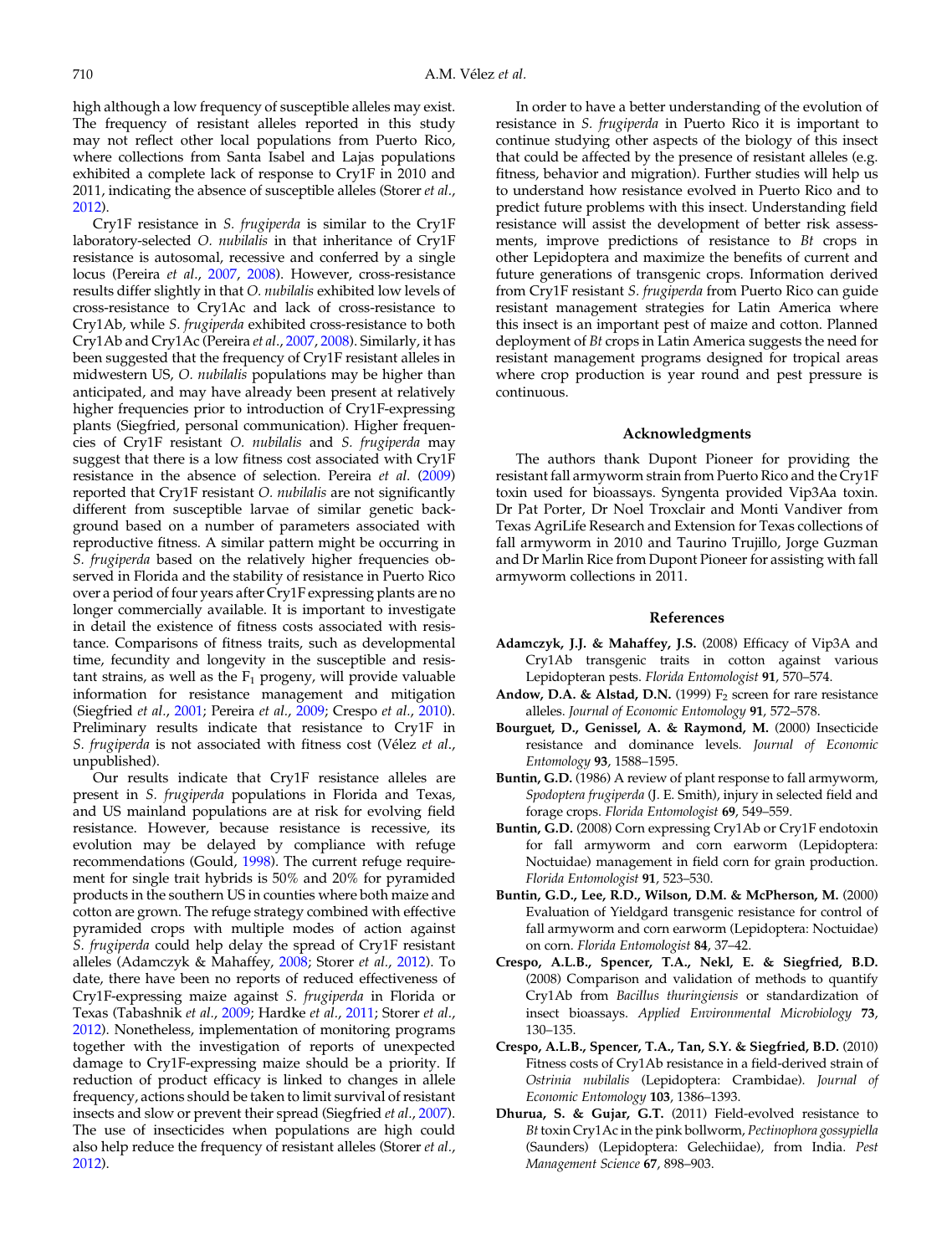- <span id="page-11-0"></span>Falconer, D.S. & Mackay, T.F.C. (1996) Introduction to Quantitative Genetics. 4th edn. London, England, Pearson-Prentice Hall.
- Ferré, J. & Van Rie, J. (2002) Biochemistry and genetics of insect resistance to Bacillus thuringiensis. Annual Review of Entomology 47, 501–533.
- Finney, D.J. (1971) Probit Analysis. 3rd edn. Cambridge, Cambridge University Press.
- Gassmann, A.J., Petzold-Maxwell, J.L., Keweshan, R.S. & Dunbar, M.W. (2011) Field-evolved resistance to Bt maize by western corn rootworm. PLoS One 6, e22629.
- Georghiou, G.P. (1969) Parasitological review: genetics of resistance to insecticide in houseflies and mosquitoes. Experimental Parasitology 26, 224-255.
- Gould, F. (1988) Evolutionary biology and genetically engineered crops. Bioscience 38, 26–33.
- Gould, F. (1994) Potential and problems with high-dose strategies for pesticidal engineered crops. Biocontrol Science and Technology 4, 451–461.
- Gould, F. (1998) Sustainability of transgenic insecticidal cultivars: integrating pest genetics and ecology. Annual Review of Entomology 43, 701–726.
- Gould, F., Anderson, A., Jones, A., Summerford, D., Heckel, D.G., Lopez, J., Micinski, S., Leonard, R. & Laster, M. (1997) Initial frequency of alleles for resistance to Bacillus thuringiensis toxins in field populations of Heliothis virescens. Proceedings of the National Academy of Science 94, 3519–3523.
- Hardke, J.T., Leonard, B.R., Huang, F. & Jackson, R.E. (2011) Damage and survivorship of fall armyworm (Lepidoptera: Noctuidae) on transgenic field corn expressing Bacillus thuringiensis Cry proteins. Crop Protection 30, 168–172.
- Hernández-Martínez, P., Ferré, J. & Escriche, B. (2009) Broad spectrum cross-resistance in Spodoptera exigua from selection with a marginally toxic Cry protein. Pest Management Science 65, 645–650.
- Huang, F., Andow, D.A. & Buschman, L.L. (2011) Success of the high-dose/refuge resistance management strategy after 15 years of Bt crop use in North America. Entomology Experimentalis et Applicata 140, 1–16.
- James, C. (2009) Global Status of Commercialized Biotech/GM Crops: 2008. ISAAA Brief No. 39. Ithaca, NY, International Service for the Acquisition of Ag-biotech Applications.
- Lee, M.K., Milne, R.E. & Dean, D.H. (1992) Location of Bombyx mori receptor binding region on a Bacillus thuringiensis delta-endotoxin. Journal of Biological Chemistry 267, 3115–3121.
- LeOra Software (1987) POLO-PC: A user's Guide to Probit and Logit Analysis. Berkeley, CA, LeOra Software Company.
- Levy, C.H., García-Maruniak, A. & Maruniak, J. (2002) Strain identification of Spodoptera frugiperda (Lepidoptera: Noctuidae) insects and cell line: PCR-RFLP of cytochrome oxidase c subunit I gene. Florida Entomology 85, 186–190.
- Lewis, L.C. & Lynch, R.E. (1969) Rearing the European corn borer on corn leaf and wheat germ diets. Iowa State Journal of Science 44, 9–14.
- Luo, K., Banks, D. & Adang, M.J. (1999) Toxicity, binding, and permeability analyses of four Bacillus thuringiensis Cry1 δ-endotoxins using brush border membrane vesicles of Spodoptera exigua and Spodoptera frugiperda. Applied Environmental Microbiology 65, 457–464.
- Mahon, R.J., Downes, S., James, W. & Parker, T. (2010) Why do  $F_1$  screens estimate higher frequencies of Cry2Ab resistance in Helicoverpa armigera (Lepidoptera: Noctuidae)

than do  $F_2$  screens? Journal of Economic Entomology 103, 472–481.

- Marçon, P.C.R.G., Young, L.J., Steffey, K.L. & Siefgried, B.D. (1999) Baseline susceptibility of European corn borer (Lepidoptera: Crambidae) to Bacillus thuringiensis toxins. Journal of Economic Entomology 92, 279–285.
- Marçon, P.C.R.G., Siegfried, B.D., Spencer, T. & Hutchison, W.D. (2000) Development of diagnostic concentrations for monitoring Bacillus thuringiensis resistance in European corn borer (Lepidoptera: Crambidae). Journal of Economic Entomology 93, 925–930.
- Matten, S.R., Head, G.P. & Quemada, H.D. (2008) How governmental regulation can help or hinder the integration of Bt crops into IPM programs. pp. 27–39 in Romeis, J., Shelton, A.M. & Kennedy, G.G.S. (Eds) Integration of Insect-Resistant Genetically Modified Crops within IPM Programs. New York, Springer.
- Mitchell, E.R., McNeil, J.N., Westbrook, J.K., Silvain, J.F., Lalanne-Cassou, B., Chalfant, R.B., Pair, S.D., Waddill, V.H., Sotomayor-Rios, A. & Proshold, F.I. (1991) Seasonal periodicity of fall armyworm (Lepidoptera: Noctuidae) in the Caribbean Basin and northward to Canada. Journal of Entomological Science 26, 39–50.
- Monnerat, R., Martins, E., Queiroz, P., Ordúz, S., Jaramillo, G., Benintende, G., Cozzi, J., Real, M.D., Martinez-Ramirez, A., Rausell, A., Cerón, J., Ibarra, J.E., del Rincón-Castro, M.C., Espinoza, A.M., Meza-Basso, L., Cabrera, L., Sánchez, J., Soberón, M. & Bravo, A. (2006) Genetic variability of Spodoptera frugiperda Smith (Lepidoptera: Noctuidae) populations from Latin America is associated with variations in susceptibility to Bacillus thuringiensis cry toxins. Applied and Environmental Microbiology 72, 7029–7035.
- Nagoshi, R.D. & Meagher, R.L. (2004) Behavior and distribution of the two fall armyworm host strains in Florida. Florida Entomology 87, 440–448.
- Nagoshi, R.D., Silvie, P., Meagher, R.L., López, L. & Machado, V. (2007a) Identification and comparison of fall armyworm (Lepidoptera: Noctuidae) host strains in Brazil, Texas, and Florida. Annals of the Entomological Society of America 100, 394–402.
- Nagoshi, R.N., Silvie, P. & Meagher, R.L. (2007b) Comparison of haplotype frequencies differentiates fall armyworm (Lepidoptera: Noctuidae) corn-strain populations from Florida and Brazil. Journal of Economic Entomology 100, 954–961.
- Nagoshi, R.N., Meagher, R.L. & Jenkins, D.A. (2010) Puerto Rico Fall Armyworm has only limited interactions with those from Brazil or Texas but could have substantial exchanges with Florida populations. Journal of Economic Entomology 103, 360–367.
- Nagoshi, R.N., Meagher, R.L. & Hay-Roe, M. (2012) Inferring the annual migration patterns of fall armyworm (Lepidoptera: Noctuidae) in the United States from mitochondrial haplotypes. Ecology and Evolution 2, 1458–1467.
- Pashley, D.P. (1986) Host-associated genetic differentiation in fall armyworm (Lepidoptera: Noctuidae) a sibling species complex? Annals of the Entomological Society of America 79, 898–904.
- Pashley, D.P. (1988) Current status of fall armyworm host strains. Florida Entomologist 71, 227–234.
- Pereira, E.J.G., Lang, B.A., Storer, N.P. & Siegfried, B.D. (2007) Selection for Cry1F resistance in the European corn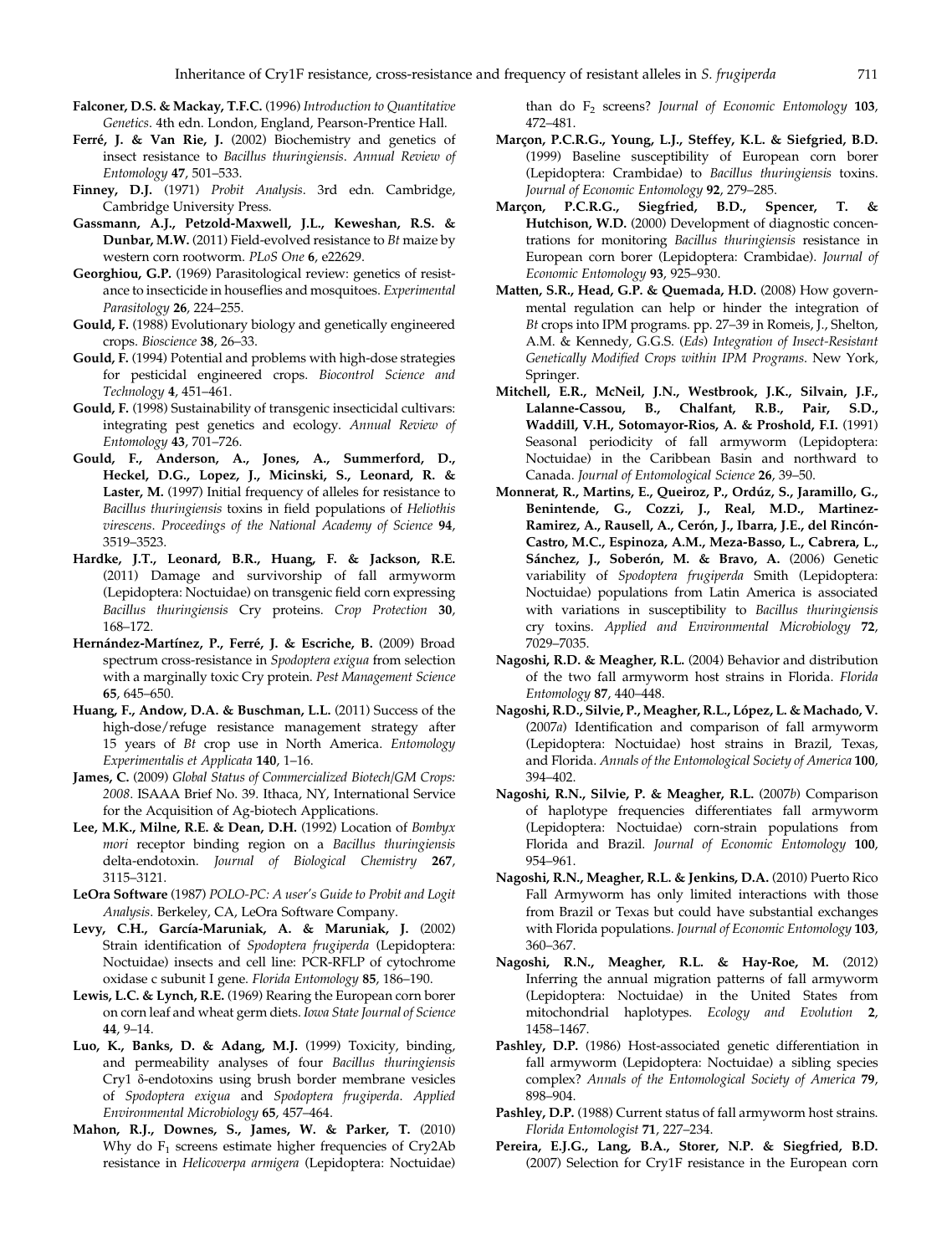<span id="page-12-0"></span>borer and cross-resistance to other Cry toxins. Entomology Experimentalis et Applicata 126, 115–121.

- Pereira, E.J.G., Storer, N.P. & Siegfried, B.D. (2008) Inheritance of Cry1F resistance in laboratory-selected European corn borer and its survival on transgenic corn expressing the Cry1F toxin. Bulletin of Entomological Research 98, 621–629.
- Pereira, E.J.G., Storer, N.P. & Siegfried, B.D. (2009) Fitness costs of Cry1F resistance in laboratory-selected European corn borer (Lepidoptera: Crambidae). Journal of Applied Entomology 132, 1–8.
- Perkins, W.D. (1979) Laboratory rearing of the fall armyworm. Florida Entomologist 62, 87–90.
- Preisler, H.K., Hoy, M.A. & Robertson, J.L. (1990) Statistical analysis of modes of inheritance for pesticide resistance. Journal of Economic Entomology 83, 1649–1655.
- Quisenberry, S.S., & Whitford, F. (1988) Evaluation of bermudagrass resistance to fall armyworm (Lepidoptera: Noctuidae): influence of host strain and dietary conditioning. Journal of Economic Entomology 81, 1463–1468.
- Robertson, J.L., Preisler, H.K., Ng, S.S., Hickle, L.A. & Gelernter, W.D. (1995) Natural variation – a complication factor in bioassays with chemical and microbial pesticides. Journal of Economic Entomology 88, 1–10.
- Robertson, J.L., Russel, R.M., Preisler, H.K. & Savin, N.E. (2007) Bioassays with Arthropods. 2nd edn. Boca Raton, Florida, CRC Press.
- Roush, R.T. (1994) Managing pests and their resistance to Bacillus thuringiensis: can transgenic crops do better than sprays? Biocontrol Science and Technology 4, 501–516.
- Roush, R.T. & Daly, J.C. (1990) The role of population genetics in resistance research and management. pp. 97–152 in Roush R.T. & Tabashnik, B.E. (Eds) Pesticide Resistance in Arthropods. New York, Chapman & Hall.
- SAS Institute (2011) SAS User's Manual, Version 9.3. Cary, NC, SAS Institute.
- Sena, J.D.A., Hernandez-Rodriguez, C.S. & Ferré, J. (2009) Interaction of Bacillus thuringiensis Cry1 and Vip3A proteins with Spodoptera frugiperda midgut binding sites. Applied Environmental Microbiology 75, 2236–2237.
- Shelton, A.M., Zhao, J.Z. & Roush, R.T. (2002) Economic, ecological, food safety, and social consequences of the deployment of Bt transgenic plants. Annual Review of Entomology 47, 845–881.
- Siebert, M., Babock, J.M., Nolting, S., Santos, A.C., Adamczyk, J.J., Neese, P.A., King, J.E., Jenkins, J.N., McCarty, J., Lorenz, G.M., Fromme, D.D. & Lassiter, R.B. (2008a) Efficacy of Cry1F insecticidal protein in maize and cotton for control of fall armyworm (Lepidoptera: Noctuidae). Florida Entomology 91, 555–565.
- Siebert, M.W., Tindall, K.V., Leonard, B.R., Van Duyn, J.W. & Babcock, J.M. (2008b) Evaluation of corn hybrids expressing Cry1F (Herculex® I Insect Protection) against fall armyworm (Lepidoptera: Noctuidae) in Southern United States. Journal of Entomological Science 43, 41–51.
- Siegfried, B.D., Zoerb, A.C. & Spencer, T. (2001) Development of European corn borer larvae on event 176 Bt corn: influence on survival and fitness. Entomology Experimentalis et Applicata 100, 15–20.
- Siegfried, B.D., Spencer, T., Crespo, A.L., Storer, N.P., Head, G.P., Owens, E.D. & Guyer, D. (2007) Ten years of Bt resistance monitoring in the European corn borer. American Entomologist 53, 208–214.
- Sparks, A.N. (1979) A review of the biology of the fall armyworm. Florida Entomologist 62, 82–87.
- Stewart, S.D., Adamczyk, J.J. Jr., Knighten, K.S. & Davis, F.M. (2001) Impact of Bt cottons expressing one or two insecticidal proteins of Bacillus thuringiensis Berliner on growth and survival of noctuid (Lepidoptera) larvae. Journal of Economic Entomology 94, 752-760.
- Storer, N.P., Babcock, J.M., Schlenz, M., Meade, T., Thompson, G.D., Bing, J.W. & Huckaba, R.M. (2010) Discovery and characterization of field resistance to Bt maize: Spodoptera frugiperda (Lepidoptera: Noctuidae) in Puerto Rico. Journal of Economic Entomology 103, 1031–1038.
- Storer, N.P., Kubiszak, M.E., King, E., Thompson, G.D. & Santos, A.C. (2012) Status of resistance to Bt maize in Spodoptera frugiperda: lessons from Puerto Rico. Journal of Invertebrate Pathology 110, 294–300.
- Tabashnik, B.E. (1991) Determining the mode of inheritance of pesticide resistance with backcross experiments. Journal of Economic Entomology 84, 703–712.
- Tabashnik, B.E., Schwartz, J.M., Finson, N. & Johnson, M.W. (1992) Inheritance of resistance to Bacillus thuringiensis in diamondback moth (Lepidoptera: Plutellidae). Journal of Economic Entomology 85, 1046–1055.
- Tabashnik, B.E., Liu, Y.B., Dennehy, T.J., Sims, M.A., Sisterson, M.S., Biggs, R.W. & Carrière, Y. (2002) Inheritance of resistance to Bt toxin Cry1AC in a field-derived strain of pink bollworm (Lepidoptera: Gelechiidae). Journal of Economic Entomology 95, 1018–1026.
- Tabashnik, B.E., Carrière, Y., Dennehy, T.J., Morin, S., Sisterson, M.S., Roush, R.T., Shelton, A.M. & Zhao, J.Z. (2003) Insect resistance to transgenic  $Bt$  crops: lessons from the laboratory and field. Journal of Economic Entomology 96, 1031–1038.
- Tabashnik, B.E., Van Rensburg, J.B.J. & Carrière, Y. (2009) Field-evolved insect resistance to Bt crops: definition, theory, and data. Journal of Economic Entomology 102, 211–2025.
- Tan, S.Y., Cayabyab, B.F., Alcantara, E.P., Ibrahim, Y.B., Huang, F., Blankenship, E.E. & Siegfried, B.D. (2011) Comparative susceptibility of Ostrinia nubilalis and Diatraea saccharalis (Lepidoptera: Crambidae) to Bacillus thuringiensis Cry1 toxins. Crop Protection 30, 1184–1189.
- United States Environmental Protection Agency (2001) Insect Resistance Management, in Biopesticides Registration Action Document-Bacillus thuringiensis Plant-Incorporated Protectants. [http://www.epa.gov/oppbppd1/biopesticides/](http://www.epa.gov/oppbppd1/biopesticides/pips/bt_brad2/4-irm.pdf) [pips/bt\\_brad2/4-irm.pdf](http://www.epa.gov/oppbppd1/biopesticides/pips/bt_brad2/4-irm.pdf)
- Van Rensburg, J.B.J. (2007) First report of field resistance by stem borer, Busseola fusca (Fuller) to Bt-transgenic maize. South African Journal of Plant and Soil 24, 147–151.
- Van Rie, J. (1991) Insect control with transgenic plants: resistance proof? Trends in Biotechnology 9, 177–179.
- Waquil, J.M., Ferreira Villela, F.M. & Foster, J.E. (2002) Resistência do milho (Zea mays L.) transgênico (Bt) à lagarta-do-cartucho, Spodoptera frugiperda (Smith) (Lepidoptera: Noctuidae). Revista Brasileira de Milho e Sorgo 1, 1–11.
- Wenes, A.L., Bourguet, D., Andow, D.A., Courtin, C., Carré, G., Lorme, P., Sanchez, L. & Agustin, S. (2006) Frequency and fitness cost of resistance to Bacillus thuringiensis in Chrysomela tremulae (Coleoptera: Chrysomelidae). Heredity 97, 127–134.
- Whitford, F., Quisenberry, S.S., Riley, T.J. & Lee, W. (1988) Oviposition preference, mating compatibility, and